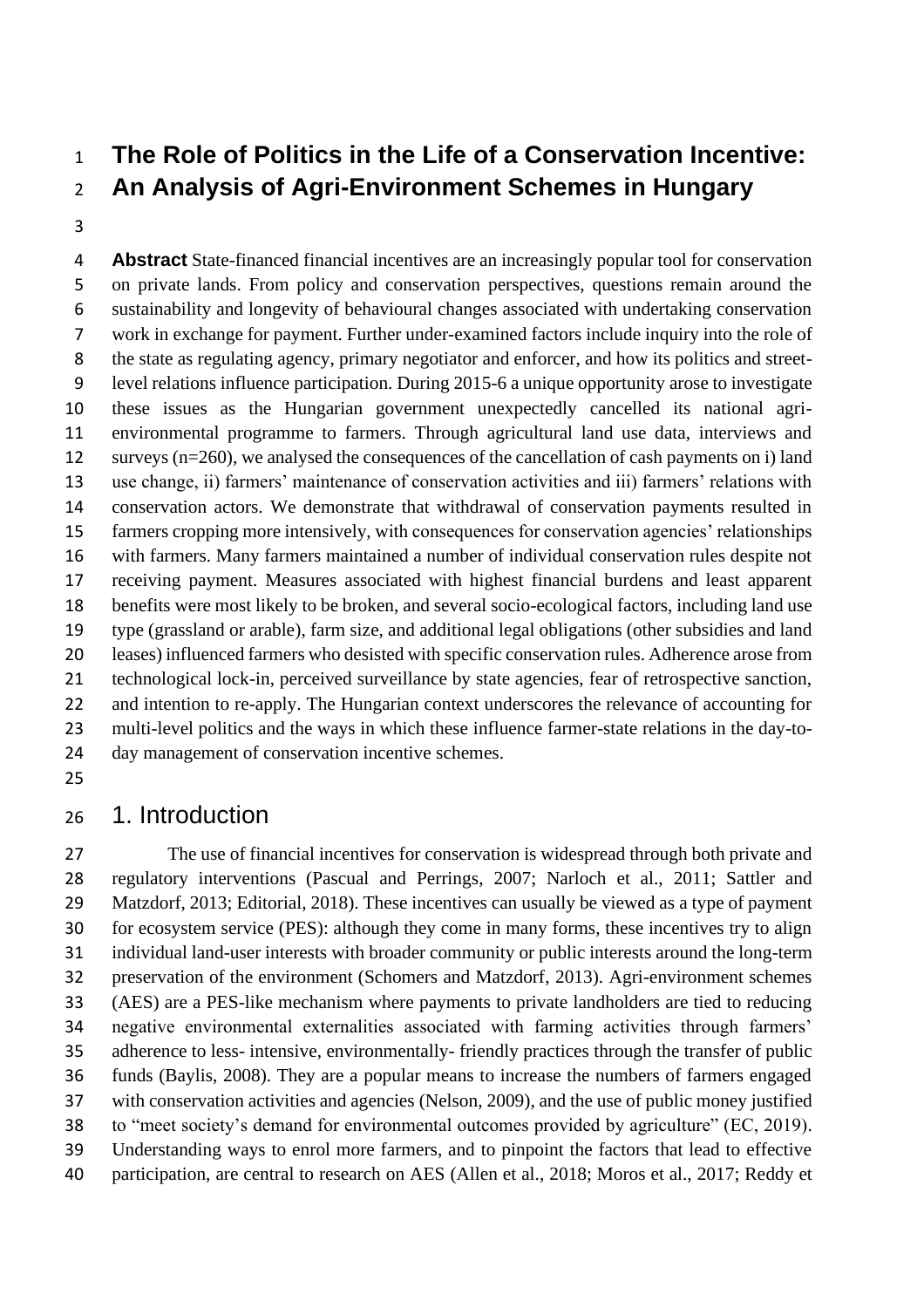al., 2017), particularly as conservationists seek to ensure that direct payment schemes deliver environmental benefits (Ferraro and Pattanayak, 2006), modify social norms and secure long-43 term behavioural change (Snoo et al., 2012) - so that payments are not "money for nothing".

 A number of outstanding questions remain with the design, negotiation and implementation of PES schemes, in particular around the sustainability or longevity and significance of behavioural change around conservation activities after the lapse of payments (Dayer et al., 2017), made relevant within a wider context of tightening public budgets (Horseman, 2018; McCarthy et al., 2012). As payments are typically made to overcome the economic opportunity costs of more intensive land use, economists expect that farmers will desist with conservation activities after payments end (Engel et al., 2008; Pattanayak et al., 2010), indicating that farmers have not significantly changed their livelihood strategies in response to conservation payments (Fisher, 2012), nor internalised conservation rules. This suggests that there is little farmer buy-in to mandated conservation activities, and that farmer collaboration is lost with the loss of funding.

 Research attention has recently shifted to better understanding the importance of institutional design to PES schemes - namely, how key institutional players influence transaction costs, participation, possible spatial and ecological targeting and remit of programmes, and how multi-scalar institutions, from local to international, influence and secure effective and fair terms of contracts, implementation and enforcement (Corbera et al., 2009; Schomers et al., 2015). PES schemes tend to be complex, made up of myriad practical requirements from land use restrictions to administrative rules and timelines that may well be considered "mundane" administrative work (Jespersen and Gallemore, 2018). Many studies fail to account for the political, institutional and bureaucratic considerations that underlie the realisation of interventions and that give rise to a highly context-dependent "politics" of payment schemes (Milne and Adams, 2012; Walder and Kantelhardt, 2018). Participation and adherence to conservation rules are not necessarily binary, but occur along a spectrum, as adherence to particular rules occurs in relation to a number of different considerations, such as economic or labour-related consequences (Darragh and Emery, 2018), or the perception of surveillance and possible sanctions by state agencies (Kovács, 2015). This paper addresses these issues, as it investigates the larger politics behind the cancellation of a conservation incentive, how this cancellation affected farmers' decision-making around land use and conservation rules, as well as the relations between farmers and conservation agencies.

 Agri-environment payments introduced to eastern Europe (EE) from the EU over a decade ago caused enormous upheaval to farming and conservation sectors (Sutcliffe et al., 2015; Mihók et al., 2017): previously abandoned land was brought back into cultivation (Biró et al., 2013) and land concentration accelerated (Kuemmerle et al., 2009; Griffiths et al., 2013). Subsidies to individuals and conservation interests on private land were novel to the region. The introduction of AES "re-territorialised" conservation interests (Adams et al., 2014), as new objectives, tools and formal state conservation actors were introduced and legitimised onto private land. Incentive schemes and their effects intersect with rural development realities and state institutional relations (Damiens et al., 2017), and the adoption of state-led AES are typically linked to a range of support services, such as farm extension networks, as well as intrinsic and extrinsic motivations and characters of farmers (Brown et al., 2019; Lastra-Bravo et al., 2015). The day-to-day running of the scheme requires that government agencies interface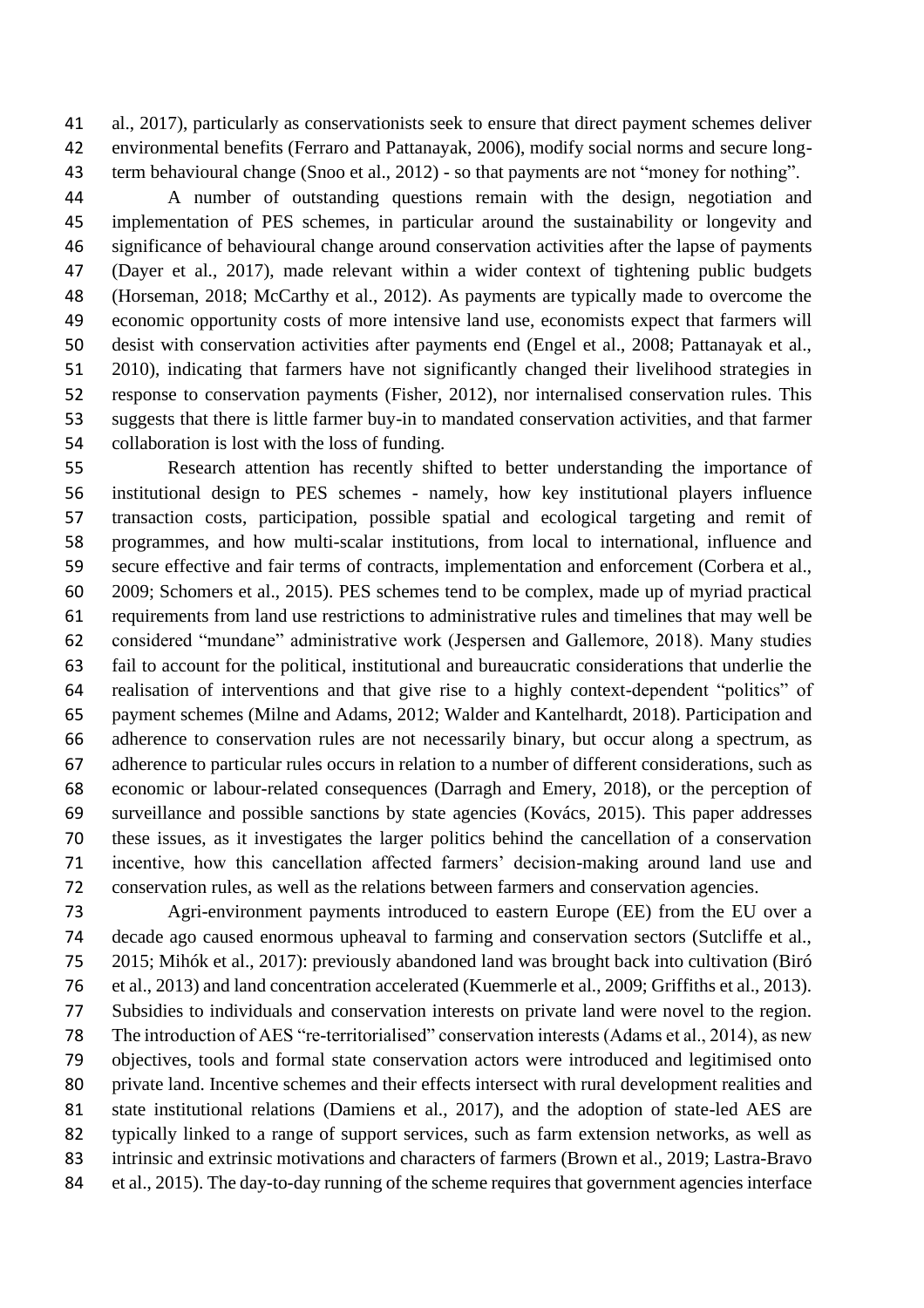at local levels with farmers, as they audit, inspect and undertake monitoring and evaluation of AES. In consequence, 'conservation' as realised is not an abstract undertaking but a set of institutional relations, where in EE state-citizen relations have their own historicity.

 The EU's Common Agricultural Policy (CAP) is a state-directed mechanism that grants 89 Member States significant discretion to design their own AES. This 'in-built' flexibility enables Member States (MS) to tailor AES to local, regional or national levels, so that schemes may target specific environmental objectives. These powers of decentralisation are likely to be increased in the future post-2020 CAP (Navarro and López-Bao, 2018). This proposed approach takes as fundamental the good governance characteristics of EU Member States, and that AES finance streams are relayed and designed with environmental and farmers' livelihood objectives in mind. This autonomy also makes it possible for MS to introduce sudden and drastic changes to their own AES systems in non-transparent and autocratic ways.

 This paper draws from an analysis of a sudden and unexpected decision that arose in July 2014 when the Hungarian government cancelled all agri-environment payments that had been in place to farmers for over a decade (Magyari, 2014). An immediate effect of this 100 decision was that almost 27,000 farmers lost access to subsidies worth over  $\epsilon$ 45 million. Most studies that investigate individual preferences and decisions in the context of PES schemes are typically based on farmers' stated intentions rather than their real-time decision-making (Hayes, 2012; Kuhfuss et al., 2015), without meaningful engagement of social science-derived understandings (Bennett and Roth, 2018). However, the sudden and unexpected recall of the Hungarian AES scheme created a unique opportunity to examine these mechanisms through real-time evaluation of farmers' realised actions.

 Making use of qualitative methods and grounded, long-term engagement, we seek to bring into conversation links between policy and a multi-level politics: from canvassing the effects of governmental decision-making on farmers' land use decision-making, to better understanding how payments and their governance affect farmers' relations and expectations of state agencies. This approach also draws inspiration from anthropological studies' tracing of the "social lives of things" (cf. Apparadurai, 1986 - in our case, subsidies), where seemingly objective 'things' are scrutinised for their socio-political relations, local importance and meanings.

 To explore individual land use decisions following the cessation of the payments we performed a detailed farmer survey and interviews across three regions in Hungary. We laid particular emphasis on the following questions:

- Was there a significant change in farmers' management practices?
- 119 What were farmers' attitudes towards the different components ('rules') of the AES regulations?
- 121 What are the factors influencing farmers' rule-keeping behaviour, and thus determining 122 the long-term societal influence of PES schemes?
- 123 What were the overall consequences of the AES scheme hiatus in terms of land use and farmers' livelihoods?
- 125 What can the year without AES reveal about relations between farmers and key institutional players?

 Finally, we place our analysis within a wider political context and also provide a narrative description about the aftermath of this unique event in Hungary.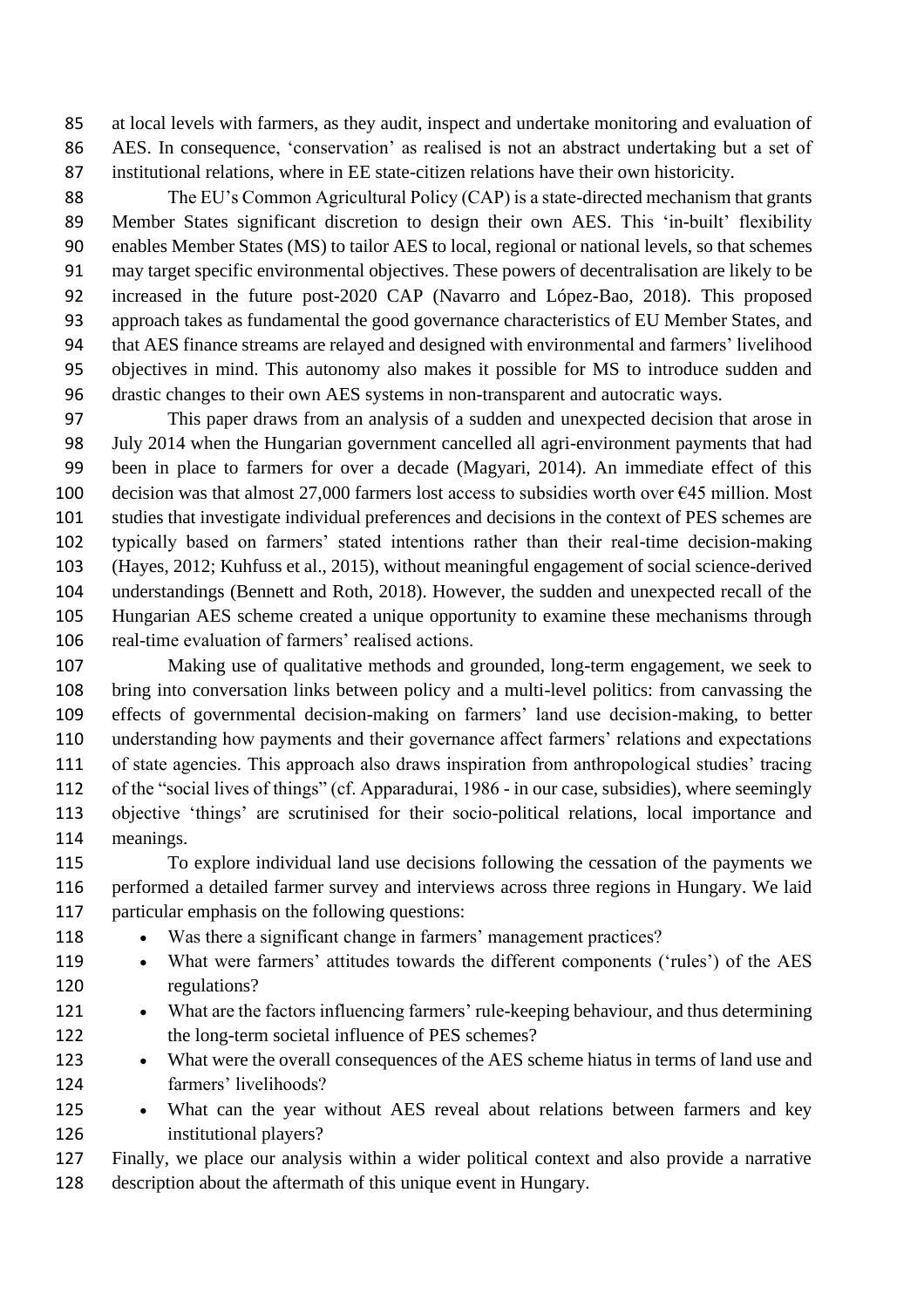## 2. Methods

#### 2.1. Hungarian AES and its political context

 Agricultural subsidies, and thus direct payments for conservation in the form of AES, were introduced to EU EE accession states in 2004, where they were operational and extended in the intervening decade to 2014. At the Hungarian level, AES were designed (and payments calculated) to overcome farmers' opportunity costs and to target specific types of habitats and species (Ángyán, 2013). Formal governmental communications state that subsidies are to make up for "lost income, or in some cases compensation for incidental excess spending" associated 138 with AES rule adoption (OMVK, 2014).

 Application for participation in so-called 'horizontal' AES is open to any farmer, with any area of land. In the case of area-focused schemes ('zonal' programmes), farmers within territorially delineated areas may apply only. Most conservation-focused schemes fall within 'High Nature Value' (HNV) farming systems, where targeted conservation species require particular farmer activities to support the desired 'socio-ecological system'. It is these highly focused schemes that we investigate further below. Participation in AES is voluntary for farmers, with a minimum commitment period of five years. AES were delineated by the primary public conservation institutions in Hungary, made up of ten National Park Directorates.

 Rural development programming periods of the EU are 7 years long, where the 2007- 2013 financing period ceased at the close of the 2014 agricultural year (31 August). In the lead- up to this, the EC planned to significantly reform the structure of its direct payments, introducing multiple environmental conditionalities that would affect even basic area payments (termed 'greening'). As the financial deadline loomed, the EC acknowledged delays, and made available AES financing to all MSs in recognition of the late passage of the new CAP package. With this financing, it was the EC's intention that existing schemes would simply be extended to farmers, without causing any hiatus to farm-holders nor to ongoing AES programmes.

 In this context, the Hungarian government was the only MS to not accept this extension, electing instead to cancel agri-environment payments outright, nation-wide. At the time, Hungarian decision-makers formally blamed financing delays at the EC level for the decision to cancel, taking no responsibility for the cancellation as a domestic, political one (Magyari, 2014; OMVK, 2014). There was no European response to this depiction; as outlined above, AES schemes are part of a flexible agricultural policy, and Hungary's decision to cancel its AES programme was treated as a domestic one without EU power of review.

#### 2.2. Study area

 We studied farmers and farming across three High Nature Value (HNV) area programmes: the regions were the Békés-Csanád plain, Heves plain and the Danube valley (Figure 1). The areas are lowland regions containing significant populations of the Great Bustard (*Otis tarda*), whose

protection is a primary objective of the AES. For this reason, the specific measures as part of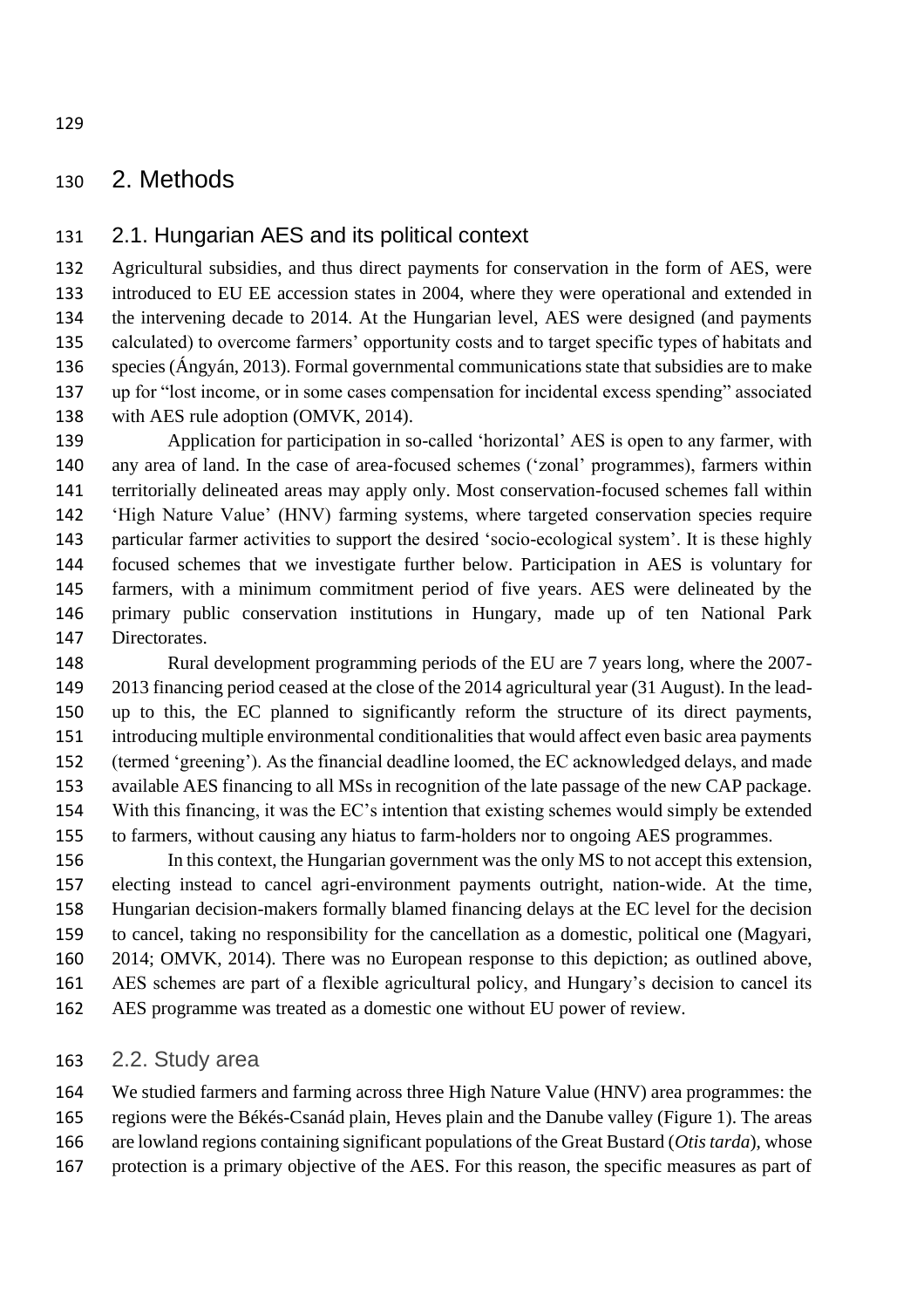- AES available across all sites are the same. The AES schemes had been operational across
- these sites for a decade.
- 



 **Figure 1.** A map of all High Nature Value (HNV) sites in Hungary, and the three selected areas sampled.

 AES programmes are made up of a number of rules that farmers are required to adhere to in order to qualify for AES payment (a description of all regulations can be found in Supplement 1). Farmers were surveyed for adherence to these rules as listed in Table 1. Administratively, an official farm year starts in September and ends in August of the following year. However, for the sake of simplicity we refer to a farm year by the second (main) calendar year it overlaps with, thus for example the farm year of the cancellation of AES in Hungary (Sep 2014 – Aug 2015) is referred to as 2015. AES were not re-introduced by the Hungarian government until May 2016, and as our interviews were also undertaken during this quarter, our dataset also consists of insight into the 2016 farming year.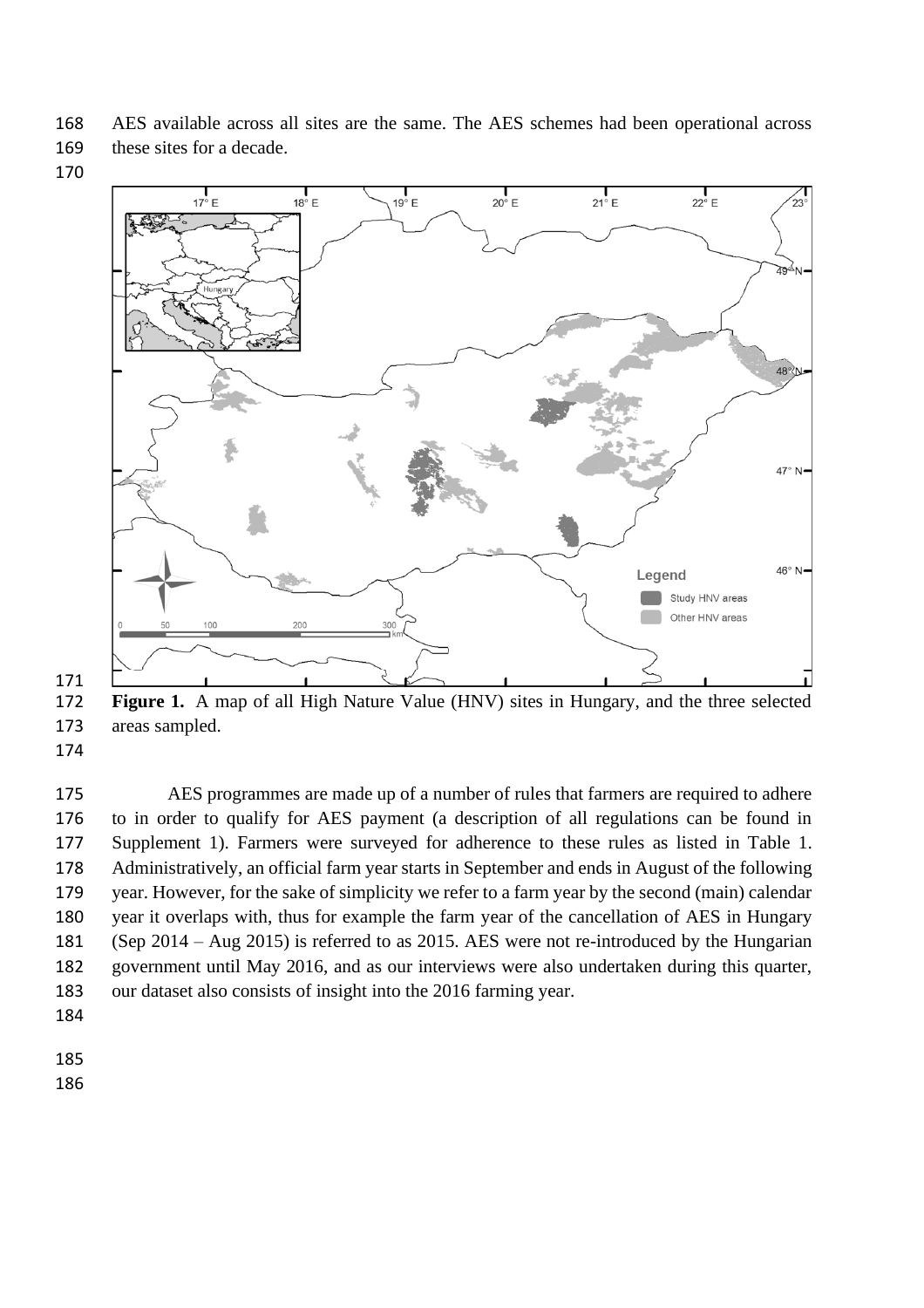188 **Table 1**: Selected key management regulations from the AES programmes studied in detail in

- 189 this work, with the number of programme participants for each regulation. A full list of all
- 190 management regulations can be found in Supplement 1.
- 191

|    | Rule name/<br><b>Requirement</b>  | <b>AES programme</b>           | <b>Short description</b>                                                                                                                                         |
|----|-----------------------------------|--------------------------------|------------------------------------------------------------------------------------------------------------------------------------------------------------------|
| r1 | crop rotation                     | arable $(n=209)$               | crop rotation compulsory: crops must include<br>min. 20% cereal grains, 20% leguminous<br>fodder, 20% green manure, 10% autumn rape,<br>and max. 20% other crops |
| r2 | wildlife chains                   | arable, grassland<br>$(n=245)$ | wildlife chains must be used on mowers                                                                                                                           |
| r3 | mowing<br>pattern                 | arable,<br>grassland $(n=245)$ | mowing direction must be from inside of the<br>field outwards (termed 'bird-friendly' mowing)                                                                    |
| r4 | chemical<br>application<br>limits | arable $(n=209)$               | soil sterilization and rodenticides prohibited,<br>other pesticides allowed only in specific cases                                                               |
| r5 | fertiliser limits                 | arable $(n=209)$               | Nitrogen fertiliser application max 90kg/ha/yr                                                                                                                   |
| r6 | livestock<br>limits               | grassland ( $n=123$ )          | low-intensity grazing (0.2 livestock units/ha)<br>must be maintained with cattle, horses, sheep<br>or goats                                                      |
| r7 | field margins                     | arable $(n=209)$               | a 6-metre margin must be left free of all<br>pesticides and herbicides, where only<br>mechanical weed-clearing can take place                                    |
| r8 | mowing times                      | arable, grassland<br>$(n=245)$ | delayed mowing is permitted only after set<br>dates specific to sites (between 15 June -15<br>July)                                                              |

192

# 193 2.3. Survey approach and interviews

 The design of surveys was preceded by a pilot study during September 2015 where survey questions were tested with six AES farmers. The eight examined rules (Table 1) were linked to discrete land management practices specific to achieving the conservation goals of HNV territories. Surveys were made up of three parts: A) farm-holding features and descriptors; B) development of farm-holdings over the past decade, farmer plans and aspirations; and C) the concrete land-use decisions brought during 2015. Farmers were surveyed through snowball sampling. Farmers who rented most of their lands from the local National Park or possessed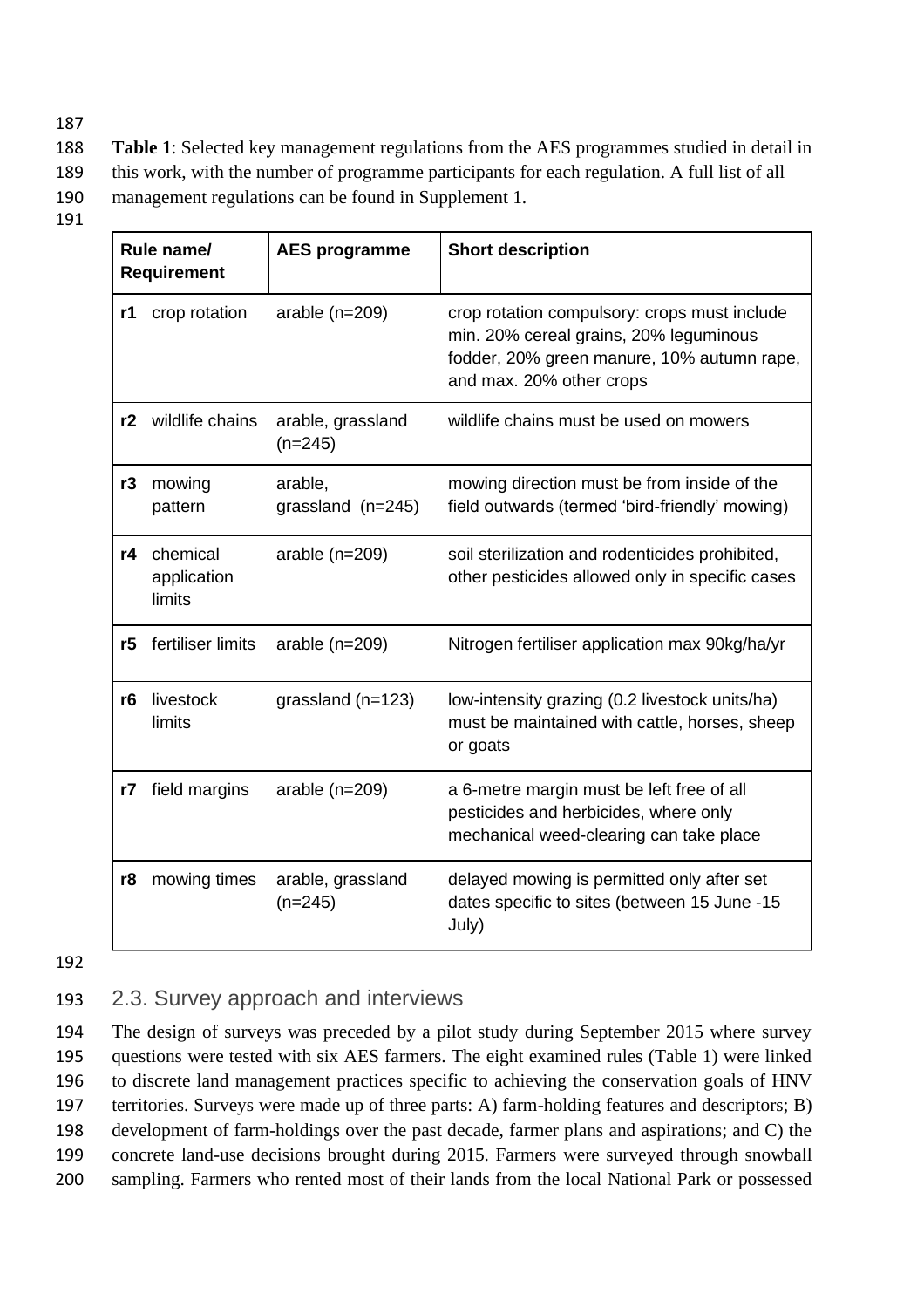large hectarage of Natura 2000 were excluded, so as to be able to measure the degree of 'voluntariness' or selective participation with AES rules. The relevant parts of the surveys are provided in Supplement 2. The full surveys were completed by 4 pairs of trained surveyors between November 2015 and March 2016. To complement the surveys, interviews were undertaken with 20% of surveyed farmers from each area, in order to gain greater understanding of their experiences through this same time period and extending to April 2016.

 Altogether 260 surveys were completed, where across the three case study areas significant percentages of farmers participating in AES schemes were surveyed, with 80% of total participants sampled from the Békés-Csanád plain, 40% from Heves plain and 24% from the Danube valley. Open survey questions and interviews were analysed through categorical coding as responses were elaborated to survey questions (survey questions are listed in Supplement 2). For example, several survey questions inquired into whether farmers were affected in particular ways by the payment hiatus as a binary question; if relevant ("yes"), follow-up questions as to how were recorded through open responses, which were then categorised as to type (see these break-downs in Supplement 4). Interview responses to these same questions were summarised to serve as examples of direct experiences and quotes representing these categories.

 In addition to interviews with farmers, we completed 6 interviews with National Park rangers from across the three case study sites, and two interviews with workers from the governmental Agricultural Agency (AA). These interviews evaluated rangers' and AA perceptions of AES programmes in terms of their successes and failures; their impressions of farmers' views of conservation through AES on private lands; and their impressions of land use change and relational impacts between farmers and themselves as a result of the payment hiatus. Our analysis of these interviews were not to quantify views, nor to claim that they were representative of the whole ranger network; rather, our goal was to gain insight into otherwise undocumented informal relations, institutional and interpersonal experiences and processes that inform the AES programme's everyday functionality, and rangers' experience-based opinions on the effects of the payment hiatus on their relationships with farmers.

### 2.4. Household economies and land use

 Direct land use impacts of the AES hiatus were quantified through detailed cropping data from 232 the EU Integrated Administration and Control System (IACS) obtained through the Hungarian Agricultural and Rural Development Agency (*Mezőgazdasági és Vidékfejlesztési Hivatal*, MVH). We received data for three years (2013, 2014 and 2015) for all parcels that had been geographically eligible for AES subsidies in the three HNV study areas. From the parcel-level data we summarised the overall cropping areas for all non-cereal crops that were linked to the crop rotation rule (r1) of the arable AES (leguminous fodder crops, green manure crops, and autumn rape; Table 1), the two most important regional cash crops (corn, sunflower), and fallow areas (Table 2). Changes in the hiatus year were calculated with respect to the average of the two previous years as a baseline. The estimated impacts on farmer economies were 241 quantified based on survey responses, which inquired after the percentage contribution of AES payments relative to net income in a financial year (we attempted more concrete estimations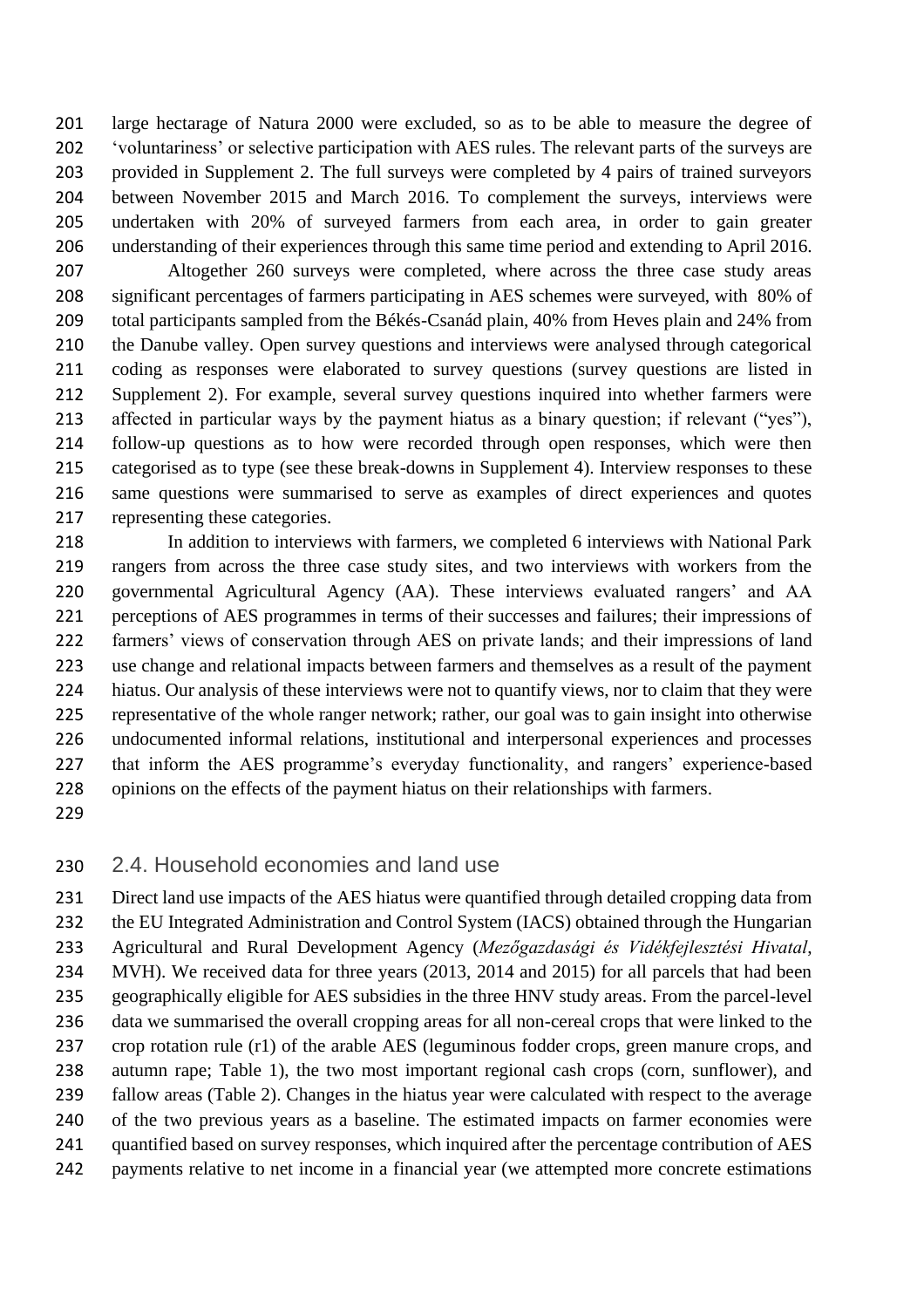- through our pilot surveys but encountered high rates of response-refusal and reluctance due to
- the topic's sensitivity). Where farmers stated that they had experienced a financial loss that
- year as a result of the payment windfall, follow-up open questions were asked around how
- 246 these shortages manifested in relation to their businesses that year (see questions B7, C2c, C3,
- C4, and C5 in Supplement 2). These free-style answers were themed and categorised (see
- Supplement 4 for categories and percentage-spread of responses).

# 2.5. Selective rule-keeping

 The response variables used in this analysis describe the "rule-keeping" attitude of farmers during the hiatus year with respect to each rule. The farmers' responses to these questions (C2a.1-8 in Supplement 2) were coded as binary variables (r1-r8). There was also a more general question asked from farmers before going into the details of the individual rules: "Have you changed any of your management practices in 2015?" (question C1). This response was also coded with a binary response variable as per farmers' self-evaluation (r0).

 We extracted from the surveys the following context variables presumably influencing the rule-keeping behaviour of the farmers as predictor variables:

- p1: the logarithm of the total area of the farm-hold cultivated (ha) by each farmer (extracted from survey question A1; transformed to a continuous variable with range 261  $[1.1 - 8.7]$ ;
- 262 p2: the ratio of grasslands vs. arable land in the farm-hold  $(A2.1;$  continuous  $[0 1]$ )
- p3: an indicator showing if the farmer had areas rented/leased from a National Park (A2.11; binary);
- p4: an indicator showing if the farmer has some areas that belong to the Natura2000 conservation network (and received subsidies under this title; B3; binary);
- p5: an indicator showing if the farmer keeps livestock (horses, cattle, sheep) needing winter hay (A3; binary); and
- p6: an indicator saying if the farmer receives subsidies for plots in Less Favoured Areas (LFA; B3; binary).
- 

 Other subsidies in B3 were not considered as potential predictor variables, as there were either too few (forestry subsidies) or too many farmers that received them (single farm or area-based payments). All studied predictors were checked for multicollinearity using variance inflation factors (see Supplement 5).

 We first tested a null hypothesis that there were no differences in keeping the various rules. We applied a binomial generalized linear mixed effect model (GLMM) with individual farmers' rule-keeping behaviour as the binary response. To do this we used only the records from those farmers who participated in both arable and grassland AES schemes (n=87). We merged all rules into a single binary response variable and used the rule ID (r1-r8) as the single categorical predictor, and the farmer as a random factor. We applied a logit link function and the Gauss-Hermite quadrature algorithm using R package *lme4* (Bates et al., 2015). There were 283 no convergence issues (nAGQ=25). To formulate a hypothesis ("rule-keeping attitude is not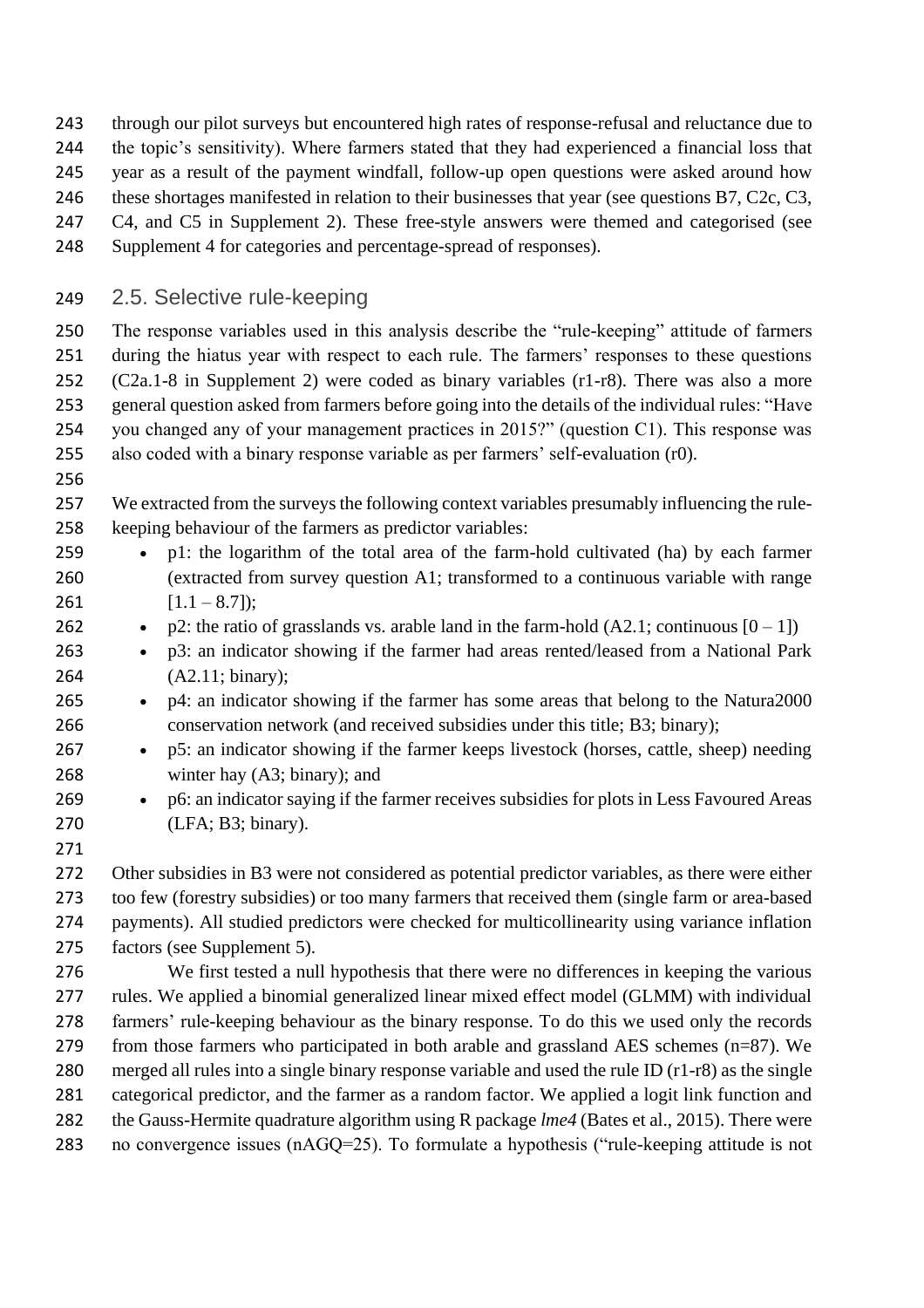the same for all rules") we compared this model to a null model without the fixed effect using a Chi-square likelihood ratio test, and we also tested for over-dispersion (Pilowski, 2014).

 After confirming that there is a significant difference between the rules, we went on to identify the differences between rules in a series of post-hoc tests, where we also added the farmer's overall self-evaluation (r0) to the set of rules. We refitted the GLMM model and compared the estimated marginal means of each rule with Tukey adjustments using the *emmeans* package (Lenth, 2018). Non-overlapping confidence intervals for the estimated marginal means of each rule were then interpreted as significant differences in rule-keeping behaviour.

 After the tests demonstrating the differences in the level of adherence to the different rules, we continued by exploring the potential influence of the available predictor variables on these differences. We applied a new set of GLMM models (R package glmmTMB, Brooks et al., 2017) for this purpose. To each pair of predictor (p1-p6) and response variable (r0-r8) we fitted individual GLMM models that also contained the 3 study areas (region) as a random factor. For each rule we used only the records from the farmers who participated in a programme containing that rule (see Table 1). In the case of the self-evaluation (r0) we used all records. The degree to which the predictor is associated with the response was characterised with the p-values of the fixed predictor of the models (the probability that the predictor does not influence the rule-keeping, given the observed data). All calculations were performed in the R environment for statistical computing (R Core Team, 2018).

## 2.6. Motivations for dropping or keeping rules

 Farmers' attitudes towards the AES schemes, as well as towards individual rules, were extracted from five free-text (interview) questions. The interview responses to these questions were categorised and coded using Excel. The most important recurrent replies and their prevalence are shown in Supplement 4.

# 3. Results

## 3.1. Hiatus' impact on land use and household economies

 Based on survey results, one third (33%) of farmers stated that they farmed more intensively because AES restrictions did not apply to their land that year (where 'intensively' was defined by surveys as the leaving out of fallow rotations, and/or increased cropping with corn or sunflower). Different farming practices during the hiatus year was reflected in official agricultural statistical data (Table 2). The cessation of AES payments led to an increase in the area cropped with corn (17%) and sunflower (36%), which are two major 'cash crops' that were previously limited by the cropping restrictions (r1). The propensity of farmers to grow these crops during 2015 was underpinned by the area of perennial fodder crops (which used to be prescribed by the same rule, r1) falling drastically (42%) compared to the previous two payment years' average. The greatest decrease, however, was in green manure crops (also mandated by r1), which almost totally disappeared. In addition, a significant fraction of the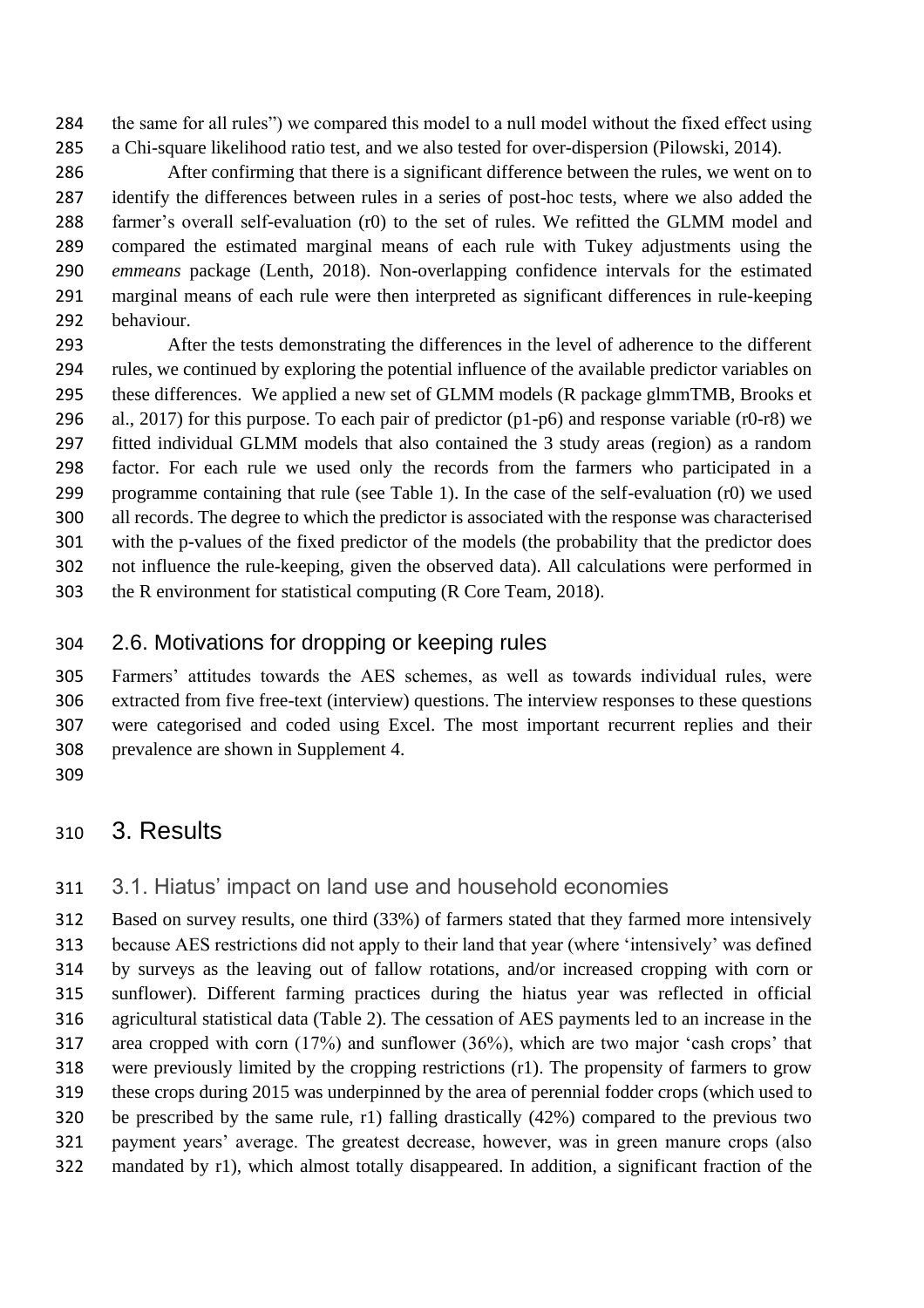areas were left fallow with an almost five-fold increase compared to the average of the previous two years.

 **Table 2**: Total area of main crops on AES-registered land across the three studied regions during the 2013-2015 period. Changes in the last two columns are relative to the 2013-2014 mean cover values of the crops.

|                              | 2013<br>(ha) | 2014<br>(ha) | 2015<br>(ha) | change in 2015<br>(%) |
|------------------------------|--------------|--------------|--------------|-----------------------|
| fallow                       | 2271         | 963          | 7476         | $+362.2$              |
| green manure crops           | 4414         | 4137         | 9            | $-99.8$               |
| corn                         | 16808        | 15400        | 18901        | $+17.4$               |
| oilseed rape                 | 5753         | 7957         | 6763         | $-1.3$                |
| perennial fodder crops 13652 |              | 13986        | 7924         | $-42.7$               |
| sunflower                    | 14824        | 16015        | 20909        | $+35.6$               |

 In response to survey and interview questions as to the economic impact of not being paid AES payments during 2015-6, farmers stated that they forewent on average 27% of their expected incoming cash for that year (Supplement 4). Concrete financial consequences were reported to consist of five broad categories, from no modified investment or farm practice in response to the hiatus (37%), to a range of 'adaptation' strategies, from delaying farm investments (construction of stables, not purchasing or upgrading machinery; 32%), to 14 individuals (8%) undertaking drastic economic actions due to the hiatus, from taking on bank loans, declaring bankruptcy or ceasing operations, to selling livestock (Supplement 4). Furthermore, according to the interviews, half of the rangers and AA workers experienced that farmers held them personally responsible for the cessation of the scheme, even though both groups were equally uninformed as to the government's intentions around the AES cancellation.

 Based on survey responses to whether farmers applied for AES participation with all their eligible land parcels from the three case study areas, 78% of otherwise eligible farmers within the case study regions elected to not participate in AES with some of their otherwise eligible parcels (see B7b in Supplement 4). The reasons farmers gave (to open questions) as to why they elected to hold back some parcels of land from participation ranged from wishing to withhold land as it was productive, such that they could maximise their yields (18%); as a result of administrative burdens of the AES programme (18%); because not all land in their ownership was eligible (13%); and because some farmers found the rules too difficult or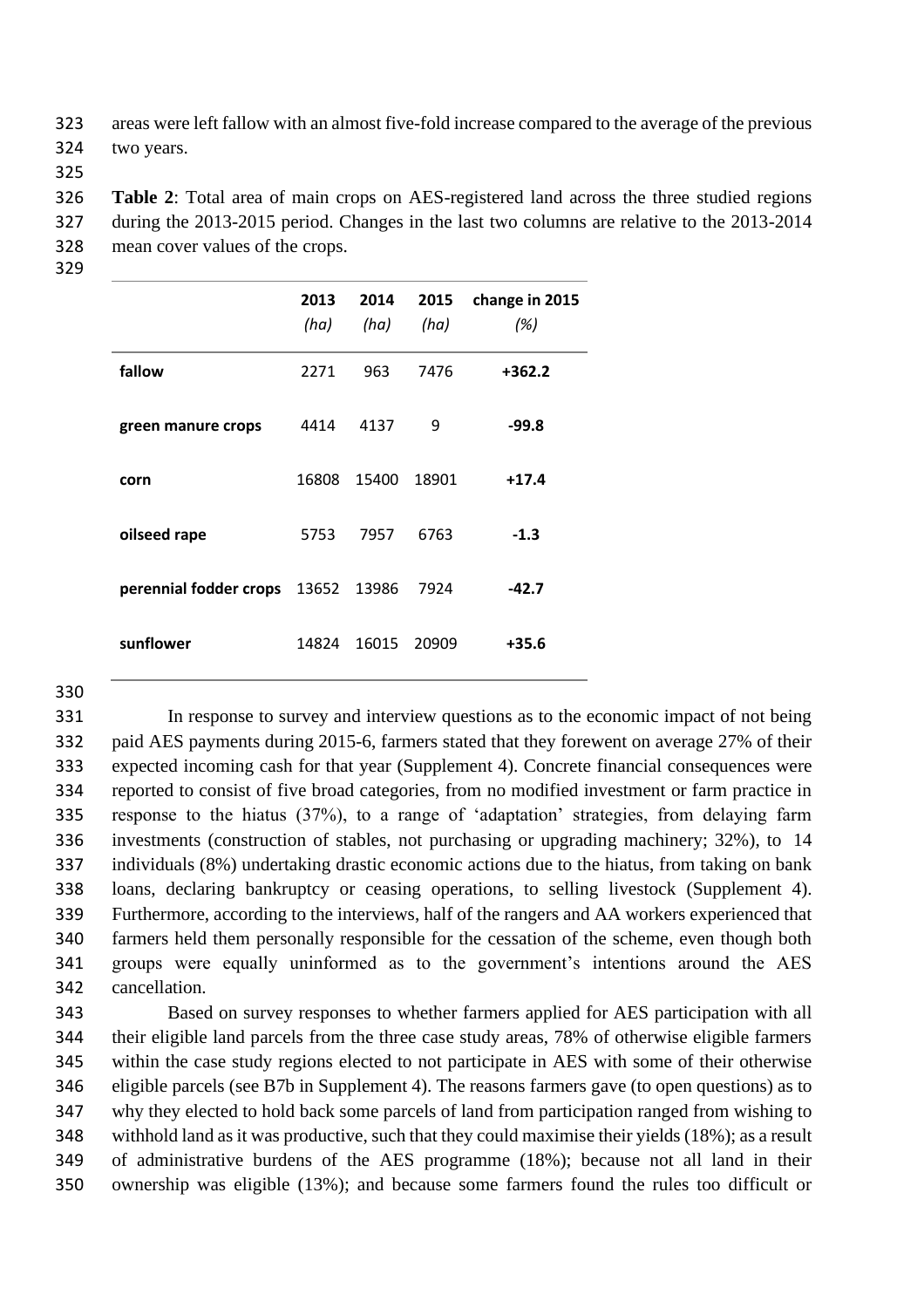complicated in relation to specific parcels in question (5%); or because they had different intentions with the land, or did not want to keep livestock (5%; see Supplement 4).

## 3.2. Selective rule-keeping

 To the summary question of whether farmers considered that their management practices had remained the same in 2015, 44% stated that they had farmed in the same way as in previous years, despite the lack of AES funding. When farmers were asked to detail their activities rule- by-rule, however, survey responses showed that in fact 71% of farmers did not maintain at least one AES rule (see Supplement 3).

 Through questions pertaining to practices and attitudes towards individual rules, we found a highly significant difference (p=2.2e-16) in the degree to which the different rules were kept after the cessation of payments. The most frequently kept rules were wildlife chains and prescribed mowing directions, which were maintained by surveyed farmers with 90% probability. Grazing rates (87%) and fertilizer limits (71%) were still highly likely to be maintained, closely followed by three other rules from the arable AES programme (pesticide limits, crop rotation and field margins, all >50%). The most frequently disregarded AES restrictions were related to mowing and harvest times, which was kept with 30% probability (Fig. 2a).

 The probability that a farmer would persist with AES rules in the hiatus year was influenced by several characteristics (Fig. 2b, Supplement 4). The total area of the farm-hold had a strong negative influence on the maintenance of restrictions related to mowing times, as well as to farmers' overall self-evaluation. Larger farm-holders were more likely to both change their farming practice and admit to having done so. The farm characteristic with the strongest predictive power was the proportion of grasslands in the farm-holding: farmers with more grassland kept almost all AES rules in contrast to farmers who cultivated mostly arable land. Land with a National Park lease was also more likely to be kept to AES practice. Surprisingly, farms in receipt of a similar subsidy ('least favourable area', or LFA payments) without the mowing rule were also less likely to maintain AES rules than those farms that did not receive this subsidy.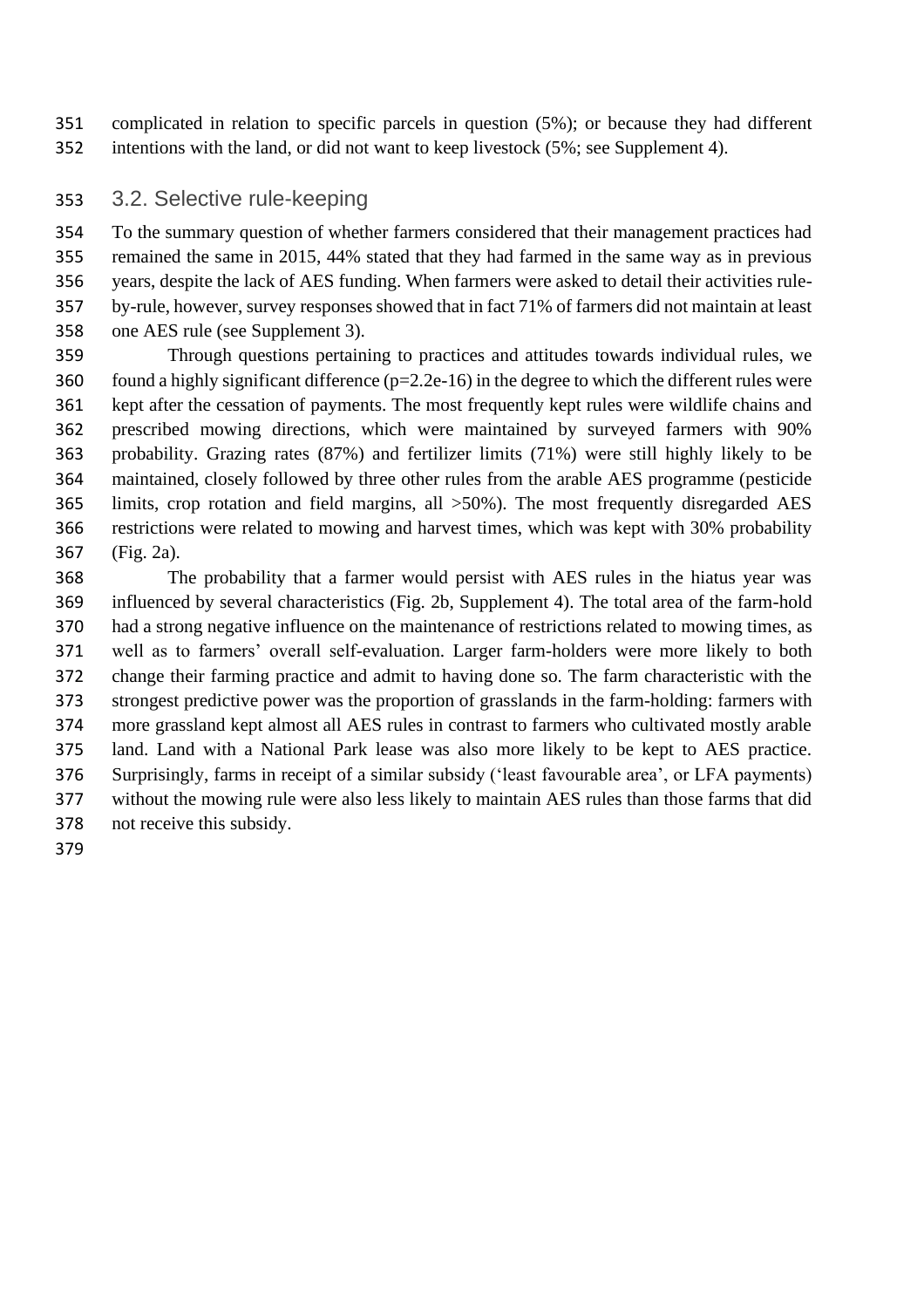



 **Figure 2**: Estimated marginal mean probabilities that the studied AES regulations (r1-r8) were still kept after the halt of the scheme (a, non-overlapping arrows indicate significant differences), and the influence of a few selected factors (p1-p6) on these probabilities (b, darker colours indicate stronger relationships, and the direction of the strongest relationships is shown 385 by  $+/-$  signs).

### 3.3. Motivations for keeping rules

 Why this differentiation between rules? From interviews and surveys, farmers evaluated the rules that make up AES programmes individually: farmers generally did not judge AES programmes as a whole problematic, but had experienced difficulty with specific rules. When farmers were asked to list the most problematic AES rules based on their experience, 34% of farmers listed mowing time restrictions as most burdensome. Late hay-making reduced bales' nutrient value (with interviewees' stating, for example, that "bales become dry and worthless", full of weeds, and that "animals won't eat them") and increased the likelihood that farmers needed to buy winterfeed. Prescribed crop shares in the rotation were also a source of difficulty (17%), as fallow and green manure requirements were perceived as a waste of farm resources and opportunity. Chemical limits led to significant weed control issues on unsprayed field margins (15%). In the interviews farmers also expressed concerns that some conservation rules (e.g. r1, r7, r8) increased weeds and thus gave rise to an untidy or "wasted" appearance to the land, which they did not find aesthetically pleasing. And beyond all these rule-specific issues there existed a problematic 'paper/reality gap', where 45% of farmers stated that the bureaucracy associated with conservation payments was overwhelming to them, where paper/reality gaps referred to a state agency focus around paperwork rather than land-use based assessment.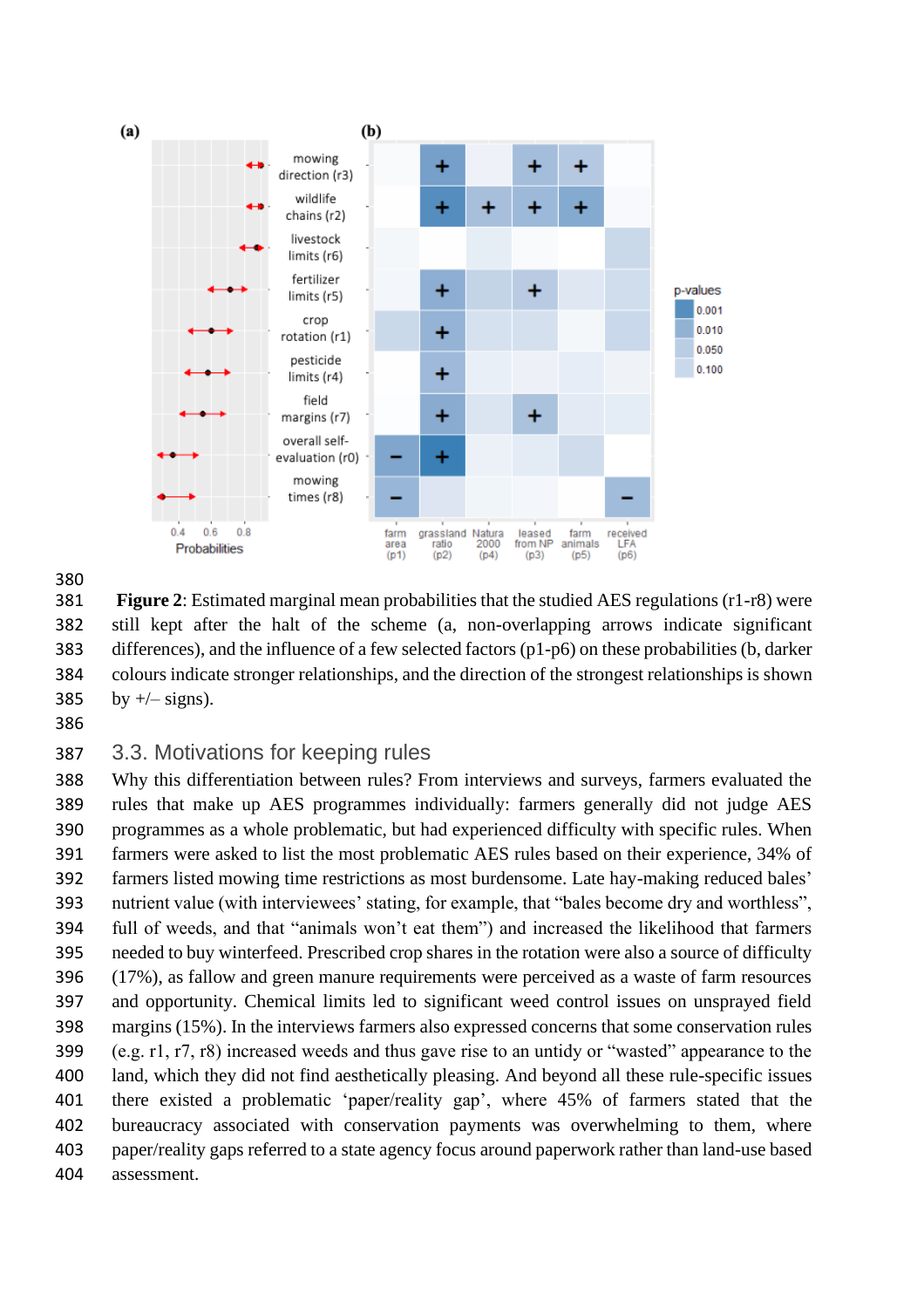As shown above, many farmers elected to maintain conservation rules during 2015 (and to Spring 2016) despite the lack of financial incentives. As a general explanation 22% of farmers expressed a form of 'technological lock-in' wherein their farming practices incorporated and accommodated AES rules as part of 'normal' or 'routine' practice, where, for example, "farming differently would require significant new investment." A similarly large subset of farmers (21%) mentioned that they agreed with some rules (mostly to fertiliser limits or mowing direction), stating that they would not farm differently anyway (a further 4% stated explicitly that conservation considerations motivated their participation). A quarter (25%) of farmers stated that maintenance of AES rules were in some way still not a question of free will: 14% of farmers stated that AES rules were lived as obligatory due to the presence of National Parks and Natura 2000 areas; 11% stated that future intentions to participate influenced them to maintain AES practice and they were concerned about retrospective sanctions.

 Our surveys showed that 82.3% of farmers intended to re-apply to the AES programme in Hungary in 2016 (where intention to reapply varied from 74% in Bekes, to 85% in Heves and 89% in the Danube valley). Reasons for not planning to re-apply were divisible between 420 those respondents who found the rules too strict (74%), and those who sought to farm more intensively without the strictures of the AES programme (18%, Supplement 4). We encountered 33% of farmers who responded to follow-up detail as to what was too strict about the programme relating this to its administrative (paperwork, reporting) expectations.

### 4. Discussion

#### 4.1. Rule- keeping and its motivations

 Cultural and social capacities for new norms are enormously geopolitically variable (Burton and Paragahawewa, 2011). For farmers whose identities are often defined by productivist values prioritising yields, profits and production capacity (Thompson et al., 2015), the perceived and experienced potential of land and soil to yield crops also mitigates willingness to 'be green'. Our work underscores these relationships through both the selectivity with which farmers nominate AES participation with only particular land parcels, and their utilitarian and pragmatic approach to individual conservation rules. While environmental values have been advocated as relevant to understanding farmer willingness to participate in conservation (Vuillot et al., 2016), our results show that such arguments only provide motivation for rule- keeping in the case of easy (or low cost) rules with an apparent benefit, and furthermore, that farmer participation is not binary, as some rules were kept and others desisted with. Environmental concerns motivated only a relatively small number (12%) of our farmers, indicating a lack of intrinsic motivations to be crowded out (Rode et al., 2015).

 The cessation of AES after a decade enabled novel insight into the relative importance and socio-economic impact of these conservation payments. We found that a majority of farmers started re-cropping more intensively when they realised there would not be any surveillance or payment during the 2014-16 agricultural years. However, a surprising number of farmers did keep to some rules of the AES programme, from reasons of technological lock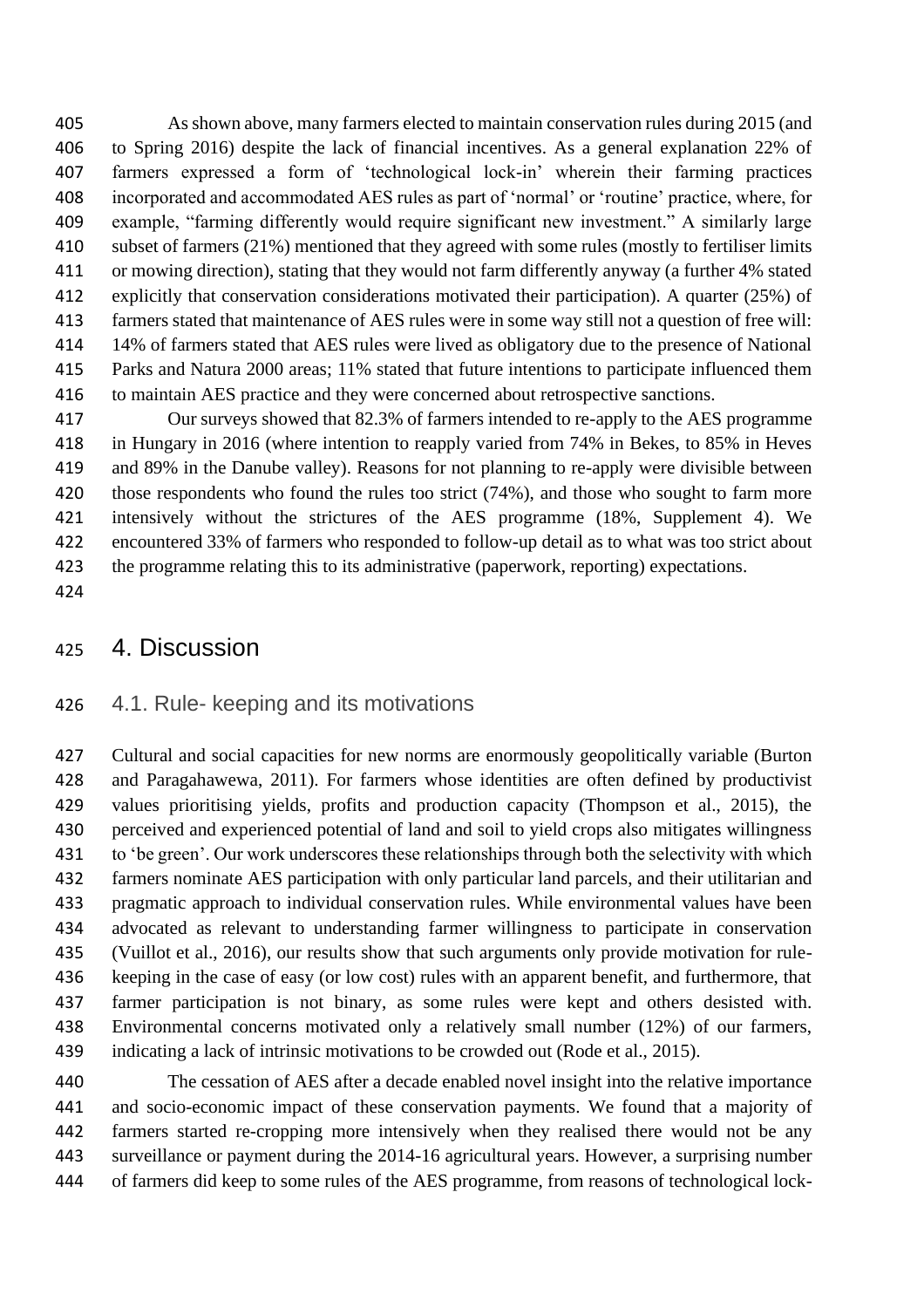in, willingness to reapply, non-difficulty of rule adherence or apparent and directly attributable environmental benefits. Maintained rules were viewed as 'good practice' even during the hiatus; for example, the rule prescribing bird-friendly mowing (r3) that comes with very obvious and tangible benefits (avoided bird kills) was maintained by 73% of the farmers in our study, often supported by a moral justification ("*I'm not going to kill birds just because we're no longer getting payments!*"). This may also be true for rules with some initial investment cost, such as wildlife chains (r2), which farmers found required an insignificant amount of "extra effort" once they possessed the necessary equipment.

 Rules that were seen to create a loss in the farm economy were more frequently dropped as soon as not legally prescribed. This is well evidenced by the change to more intensive cropping: farmers cropped more sunflower and corn at the almost complete expense of legumes and green manure crops. Chemical limits imposed on cropping (r4, r5) also directly influences possible attainable yields, which led to their greater use in the hiatus year. AES rules that incurred an apparent loss (opportunity cost) were experienced by farmers as a degradation of their work, such as late mowing times (r8) for hay-bales, or green manure crops (r1), wherein farmers often undertake the performance of labour for no readily apparent return, also diminishing their symbolic capital (Burton et al., 2008). Farmers also expressed that conservation rules prescribing fallow and green manure crops (r1), and those that increased weeds, such as field margins (r7) and late mow times (r8), gave rise to adverse outcomes (weeds), "wasted" land, or did not look aesthetically pleasing. Indeed, others have found that negative experiences and disagreement with conservation activities give rise to lower persistence intentions (Kuhfuss et al., 2015; Kwasnicka et al., 2016; Stern, 2006).

 The factors behind the adherence to regulations may also be predicted through a number of farm characteristics. Larger farms (p1) and those with greater arable hectarage (p2) had more options to alternative strategies (e.g. cash crops) to make up the financial gap left by financial incentives in the hiatus year. Farms characterised by livestock (p5) and grasslands (p2), with grassland leased from a neighbouring National Park (p3), seem more locked into a particular way of farming, with fewer adaptation options. Nevertheless, the traditional pastoral grazing typical of these regions (and also prescribed by the grassland AES) also suggest a closer connection with traditional land use for farmers. It is important to notice that this group of farmers had a significantly higher (almost complete) internalisation rate for the 'easy rules' (r2, r3). Adherence to conservation rules as a result of National Park leases also arose from a perception of surveillance and oversight, and a fear that rule-breaking behaviour could be sanctioned retrospectively in the case of an eventual continuation of the programme. This is underlined by the interview results, where approximately a quarter of the farmers expressed either of these issues as a concern. Achieving persistent conservation-friendly practice from participants requires, thus, a complex understanding from regulators of both individual economic farm-hold contexts (Ahnström et al., 2009), as well as broader scale political drivers and interactions that influence farmers' decision-making (Siebert et al., 2006).

 Our results indicate, therefore, that there is a maligned theory from designers of financial incentives who expect financial instruments to serve as a kind of sponsored 'learning process', which arises from a misapprehension of what influences the decision-making of participants. According to farmers AES payments were indivisible from other agricultural subsidies, as they made no practical differentiation between sources of cash flow (i.e. "all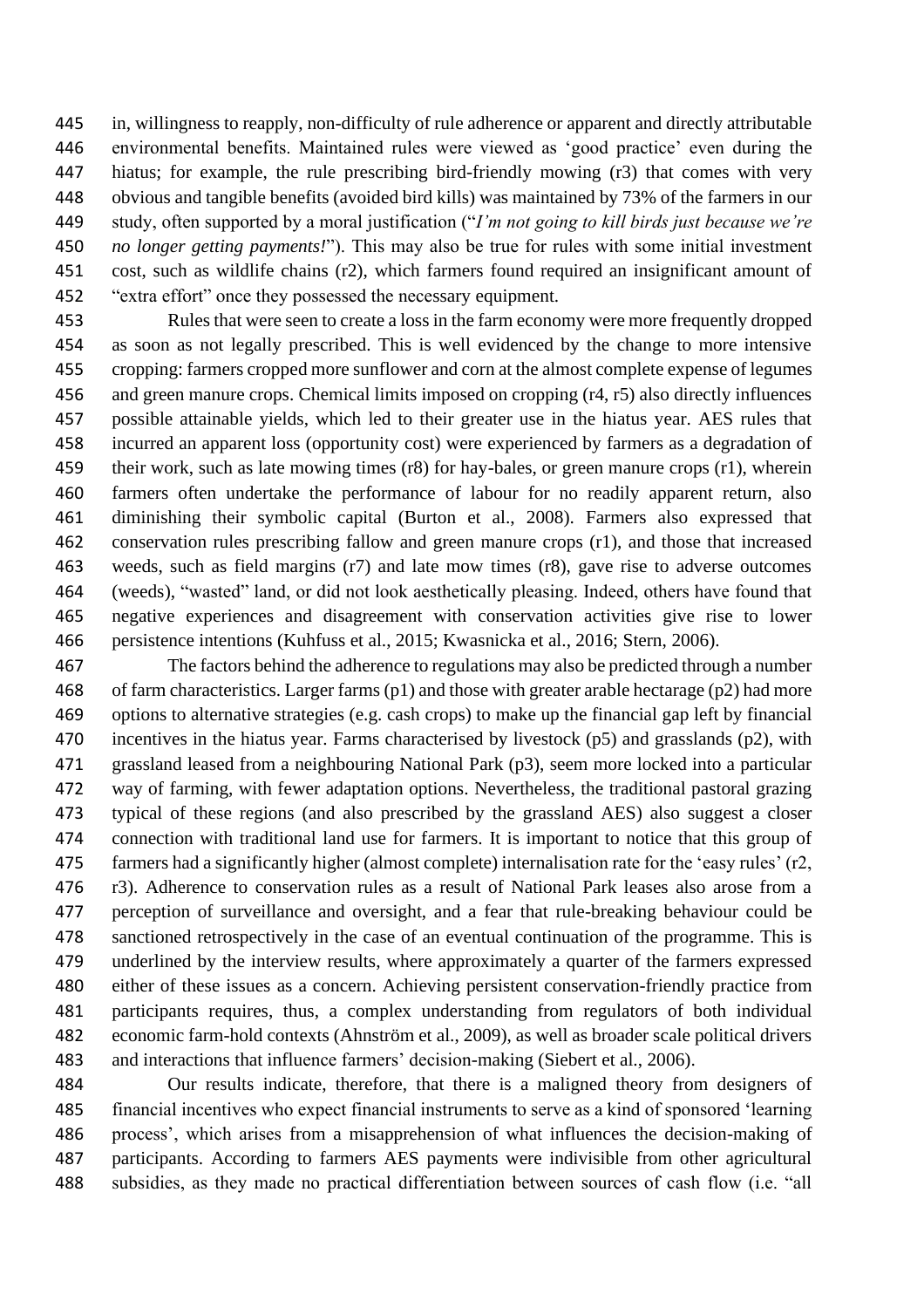payments go to the same place"). While AES incentives compose a significant proportion of farmers' income, this underscores farmers' conceptions of AES as income supplements rather than compensation for income foregone, making more difficult the explicit maintenance of financial incentives with a conservation identity. The administrative rather than environmental emphasis in the way AES are run means that the programme resembles a 'check box' of rules to farmers rather than a method for developing environmental awareness amongst participants. 

#### 4.2. Environmental consequences of AES hiatus

 AES has been designed to make a significant impact on the environment. Not surprisingly, farmer abstention from complying with AES may also give rise to a number of environmental consequences. The most conspicuous changes during the 2015 farming year were around the level of crop choice and land use, which had been directly constrained by AES regulations. Rule r1 makes crop rotation compulsory, and caps the percentages of particular crops allowed within any one land-holding, and prescribes minimum amounts for some other crops and land uses. On the one hand, increases in cropped areas of corn and sunflower on AES-registered land, and their attendant pesticidal and fertiliser inputs, signify environmentally detrimental outcomes to areas that have been under 'environmentally- friendly' land management use for a decade. This shift is accompanied with an almost complete disappearance of green manure crops, and a drastic (~50%) reduction in perennial fodder crops. This second change is even more severe considering that these crops are intended to be perennial, with the most widespread, alfalfa, having a typical turnover of 4-5 years. Therefore, the fact that almost half the perennial fodder crops were abandoned from one year to the next suggests that many of these fields were in fact prematurely abandoned.

 Our results in Table 2 also show an extreme (nearly fivefold) increase in the amount of fallow area during 2015, which might be considered positive from the perspective of biodiversity. The significance of this increase is, however, nuanced by the fact that it started from a relatively low basis. Fallows are particularly sensitive regulatory changes (Griffiths et al., 2013; Levers et al., 2018). It is not uncommon that abandonment and intensification take place at the same time in the same region (Levers et al., 2018). In this case the simultaneous presence of these two opposite processes might also be traced back to the diverse individual situations in which farmers suddenly found themselves after the cessation of AES payments. While some farmers were forced to give up some of their activities, others adapted by farming more intensively, thus compensating for the loss of AES income. In fact, the trends depicted in Table 2 suggest that intensification was stronger than extensification in this case.

 The particular issues highlighted around farmers and mowing times may also have consequences for the target species of AES, the Great Bustard. Until 2014, payments compensated farmers from mowing at times when these ground-nesting birds were sitting on eggs or raising young and grazing on rapeseed or lucerne. Although most farmers maintained 527 rules if they perceived birds to be present, we did encounter a number of individuals  $(n=5)$  who had explicitly stated in interviews that they would not (e.g. "*as my contract has not been renewed, I will do what makes absolute sense for me, and I will retrieve my haybales and mow when it suits our farm*" – also see Hardi, 2016). Part of AES schemes' outreach on behalf of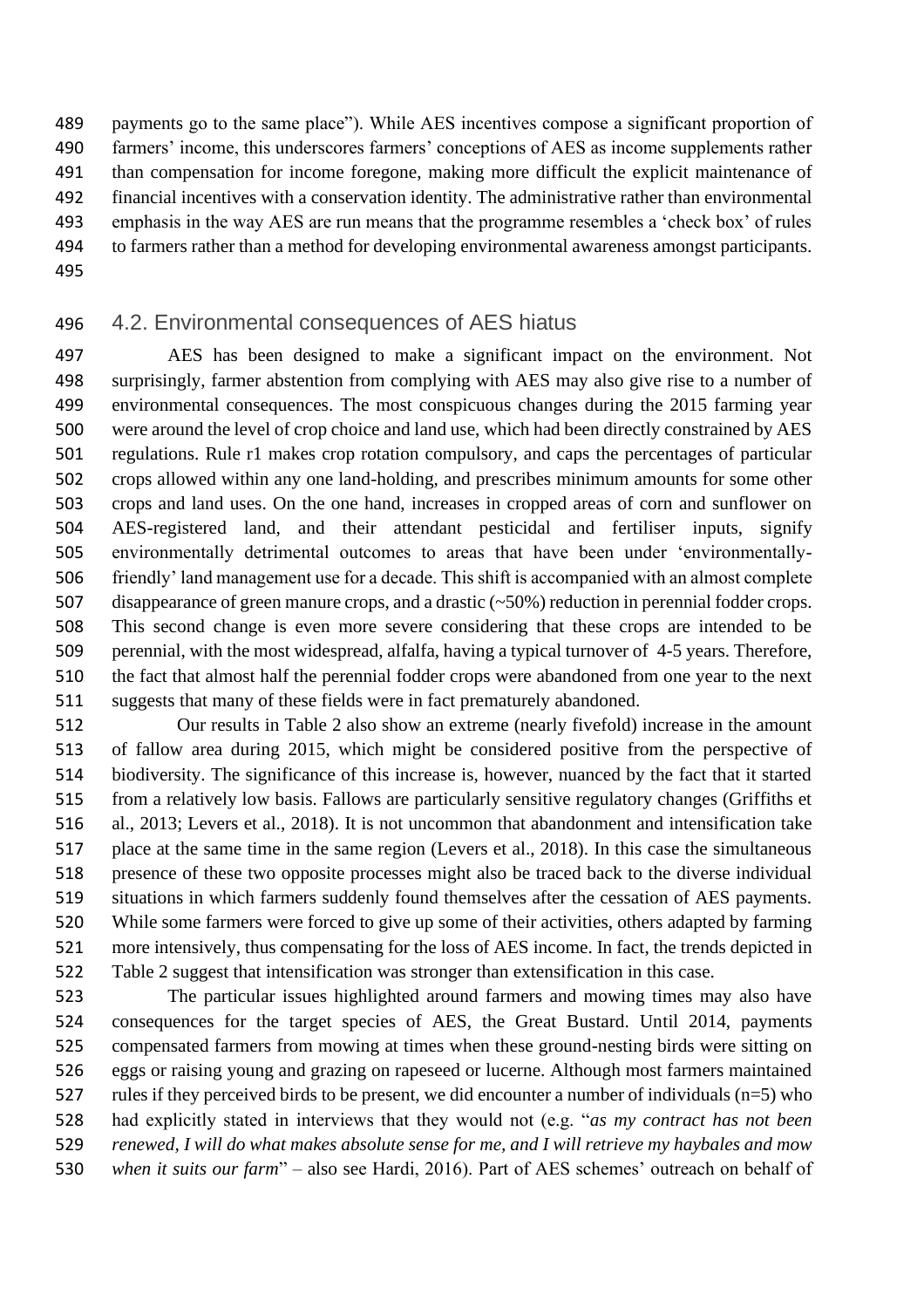conservation agencies included information around how crops and land-management timings worked such that these benefitted sensitive species: the long-term loss of these activities from the landscape may translate, in time, into detectable bird and other target species' declines.

### 4.3. Politics of payments

 Interviews with rangers from National Park Directorates and interviewees from the Agricultural Agency highlight a loss of trust between farmers and state agencies as a result of the lapse in the AES programme. For example, from our six ranger interviews, all expressed that farmers were generally "without trust" towards them (*bizalmatlanok*), but that these relations had worsened because of the unexpected cancellation of the programme. Two workers recounted how they had promoted the AES programme through a series of country-wide workshops, during which they encouraged farmers to apply to zonal conservation schemes and assured them of their selection ("we told them that everyone who applied would get into the programme"), as applicants willing to participate in conservation schemes (alongside the more usual area-based subsidies) would be "privileged" when applications were assessed. These workers stated that they "fell on their faces" when AES was not renewed. All rangers and AA workers stated that they did not have prior information about the programme's cancellation, a decision that was made by the central government. Despite this, four interviewees stated that they experienced that farmers held them personally responsible, as they had received accusations of having deliberately misled and misinformed.

 The cancellation of AES affected farmer-conservationist relations, where rangers emphasised that the hiatus in the programme also led to lost opportunities to meet and interface between farmers and conservation practitioners, and that face-to-face relations typically "temper and improve" farmers' perceptions of conservation, and give the conservationists an opportunity to account for and explain the need for particular AES rules. Relations of mistrust between farmers and state agencies also provide insight into why a large proportion of farmers adhered to AES rules despite not receiving payment: these behaviours may be underpinned by surveillance experiences and administrative expectations. For example, the relatively high share from our farmer sample, a quarter (25%) of farmers stated that AES rule maintenance was still not a free decision: 14% stated that AES rules were lived as obligatory due to the presence of National Parks and Natura 2000 areas (stating e.g. for example, that "*National Parks are always here with their vehicles and binoculars*"). These responses underline that the AES programme is experienced by these farmers as 'top-down' conservation. 11% of farmers stated that future intentions to participate influenced them to maintain AES practice, as they were concerned about retrospective sanctions in a year in which they did not maintain AES rules. These results thus also emphasise how the behaviour of conservation workers and the ways in which laws and regulations are enforced influence farmers' behaviour.

## 4.4. Epilogue: the aftermath of the AES hiatus in Hungary

 As reported above, over 82% of farmers intended to re-apply to the AES programme in 2016. However, formal politics again intervened. Applications for the 2016 AES round were not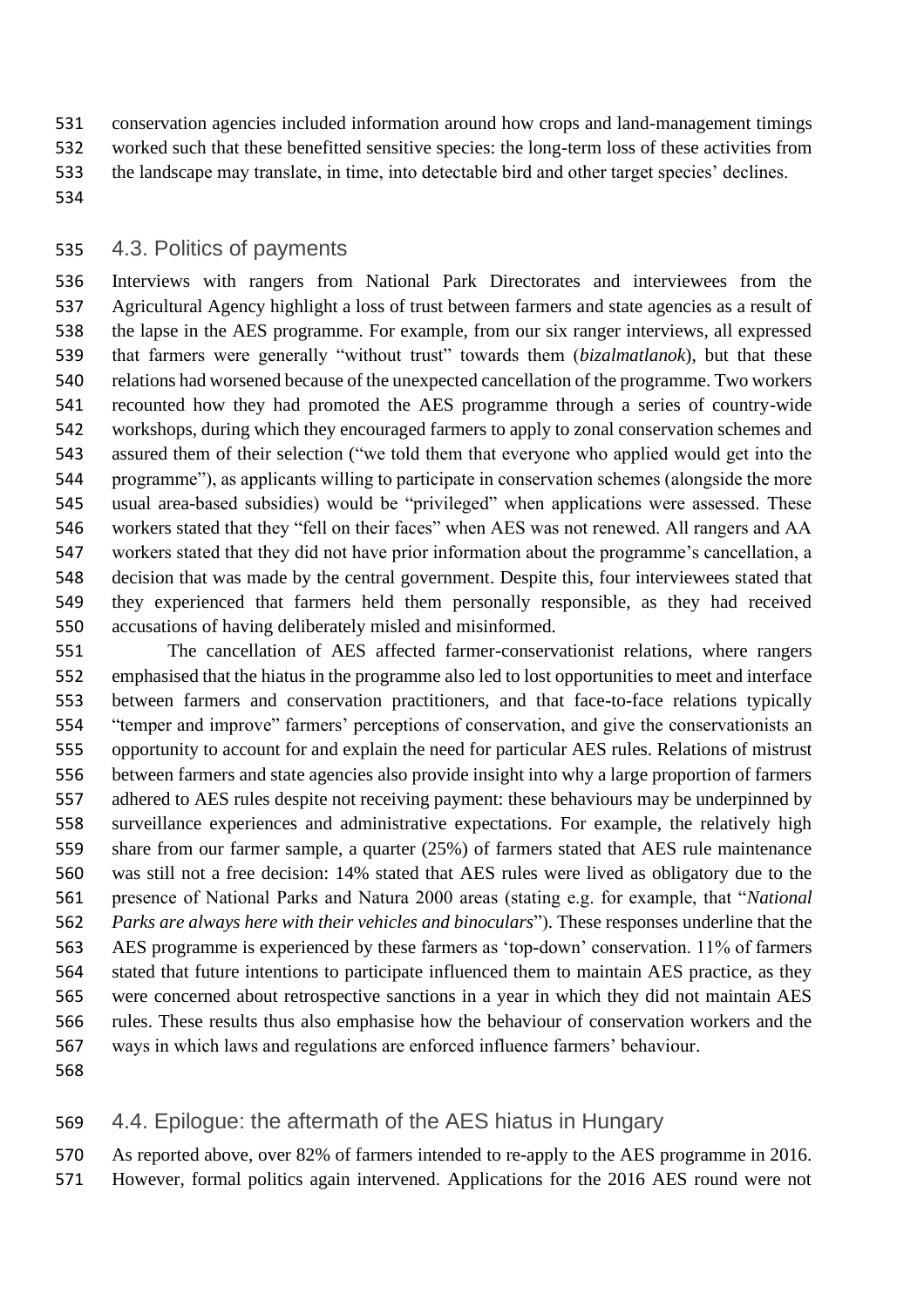announced until May 2016, well after the required sowing period for the majority of crops. In

May 2016 the Hungarian government made apparent significant down-scaling to the AES

programme (Figure 3), which resulted in AES for the 2016-2020 period operating at less than

50% of their pre-hiatus support levels (at the Békés- Csanád HNV area this is as low as 10%).



 **Figure 3**: Supported farmer numbers through the Rural Development Programme (RDP) cycles to date (2002; 2003; 2004-9; 2016-2021). The green columns signify the numbers of supported farmers in AES country-wide; the grey column in 2016 represents the number of applicants, the green the selected for participation/funding. Source: Ministry for Agriculture 2016.

 The national-level decision to cancel AES in 2014, and the subsequent cuts brought to the programme, cannot be separated from wider Hungarian land politics that took place at this time. From 2014, publicly owned agricultural land leases expired. Soon thereafter, the Hungarian government announced the privatisation of 350 000 hectares of publicly owned land. Interviews conducted with workers from agricultural and conservation agencies suggest that land sales and the cancellation of the national AES programme were not coincidental: as AES participation requires land use certificates and certainty of ownership for five years, the lack of AES contracts meant that land was not contractually 'tied down', and land sales could proceed with diminished pre-emptive rights claims (as there were no existing tenancy or land use agreement). This was the start of what other authors have exhaustively catalogued as a nepotistic state-led land grab that resulted in land leases and then land sales being allocated to the politically connected over local farmers (Ángyán, 2016).

 In consequence, rangers from across our case studies highlighted that a number of farmers who had undertaken AES land management on leased public lands also lost their access. Wider land tenurial change and increased land concentration through non-transparent land sales and access allocations, which typically excluded local smallholders, formed a core part of farmers' realities during this period (see Kovacs, 2019 for more detail). The ways in which these broader political contexts and historical state-citizen relations and arising attitudes,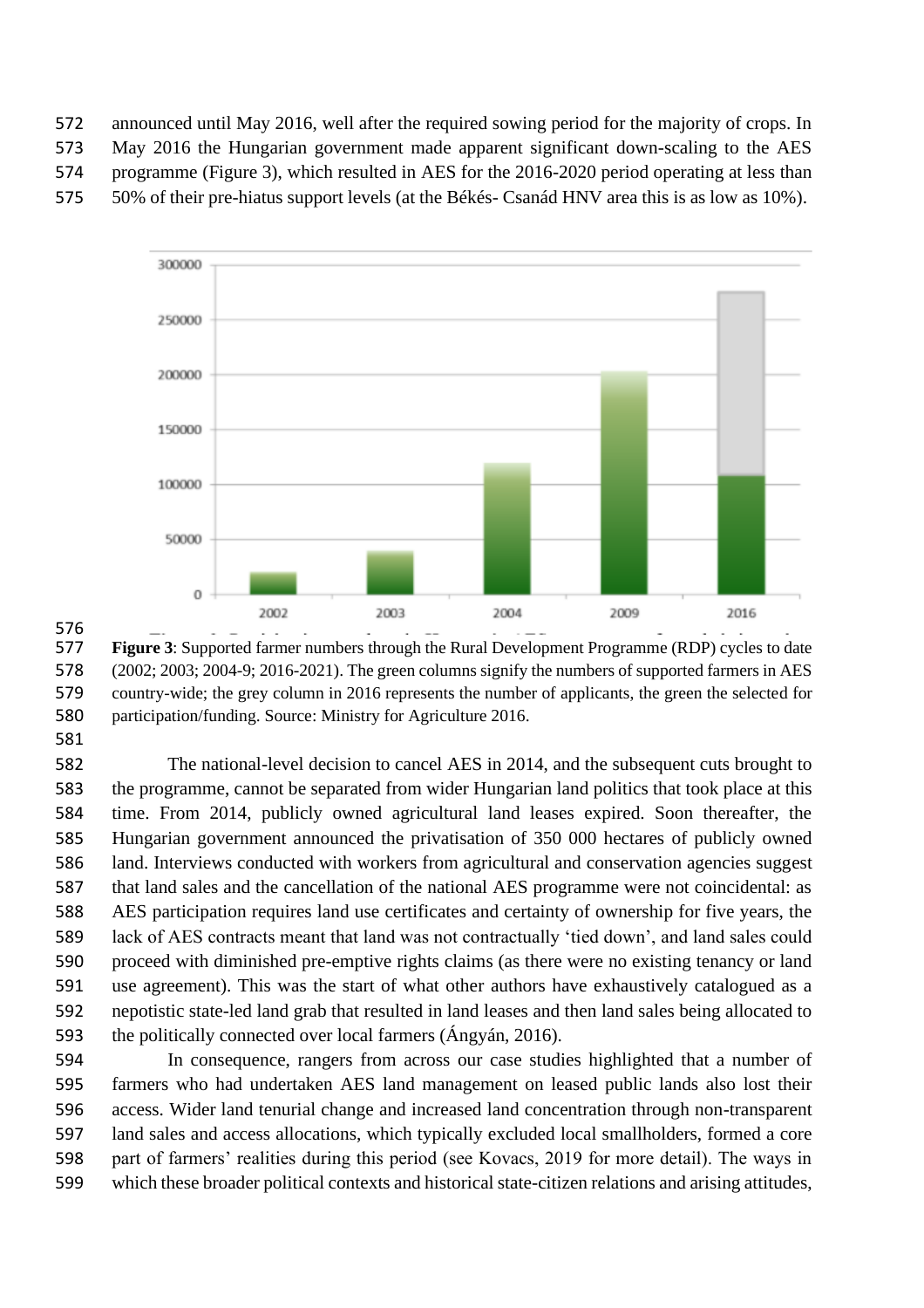perceptions and customs with formal state agencies influence individual farmer behaviour is under-explored in the literature on the use of incentives for conservation, despite the rise (or the return, in a post-socialist context) of the surveillance or authoritarian state. In studies with farmers, understandings of behaviour are more typically examined in the realm of individual motivations and the role of social networks.

# 5. Conclusions

 Our study provides insight into the complex decision-making that participants undertake when they elect (or not) to join a financial conservation incentive programme, and uniquely, also unpacks the internal heterogeneities of rules that make up schemes. We found that farmers evaluated rules predominantly around two major characteristics: (1) whether rule application incurred any direct physical costs (including apparent losses or opportunity costs), and (2) whether rules led to environmental benefits that were apparent and directly attributable. Environmental concerns motivated only a few farmers.

 Our results indicate, therefore, that expectations that financial incentives can serve as a sponsored 'learning process' and modify social norms were not met. Payments' adoption and corresponding behavioural change are the outcome of complex considerations, where institutional pressures (and support structures), a multi-level political context and arising farmer-state relationships all have considerable roles in influencing farmer buy-in and willingness to participate in conservation programmes. Further attention is required to the day- to-day negotiation and institutional 'place' of incentive programmes, particularly to historically contingent and rapidly changing norms around citizen-state relations in a context where most PES incentive schemes are state-led (Schomers and Matzdorf, 2013).

 Insufficient inquiry has been granted thus far to state-led intervention models, tactics and interests. For example, historical legacies of mistrust and state (over-)surveillance, as well as broader domestic politics (such as the rhetorical politicisation of financial sources and internal land allocation processes) have far-reaching consequences for conservation, despite efforts to depict PES as somewhat apolitical programmes with technical demarcation and opportunity-cost-based payment design forms. This gives rise to several missed opportunities that affect the sustainability of PES schemes and their longevity, such as insufficient farmer buy-in and understanding of measures' effects on biodiversity or the wider environment (Babai et al., 2015), and persistent under-explored gaps between PES objectives and outcomes of implementation (He and Lang, 2015). Conservation cannot be spatially nor economically siloed from broader politically- or economically- motivated trends around land law and tenure changes.

 While institutional support, awareness and capacity-raising are all needed to foster environmental stewardship (Selinske et al., 2017), conservation policy tends to be undertaken in an hierarchical, top-down fashion with few relationships or feedback mechanisms in place (Turnhout et al., 2012). This is certainly the experience with the AES programmes studied here, where bottom-up approaches were not developed that incorporate farmers' views on individual conservation measures, nor in the development of the objectives of these schemes. Crucially, the operation of conservation incentive schemes, particularly in marginal, rural or remote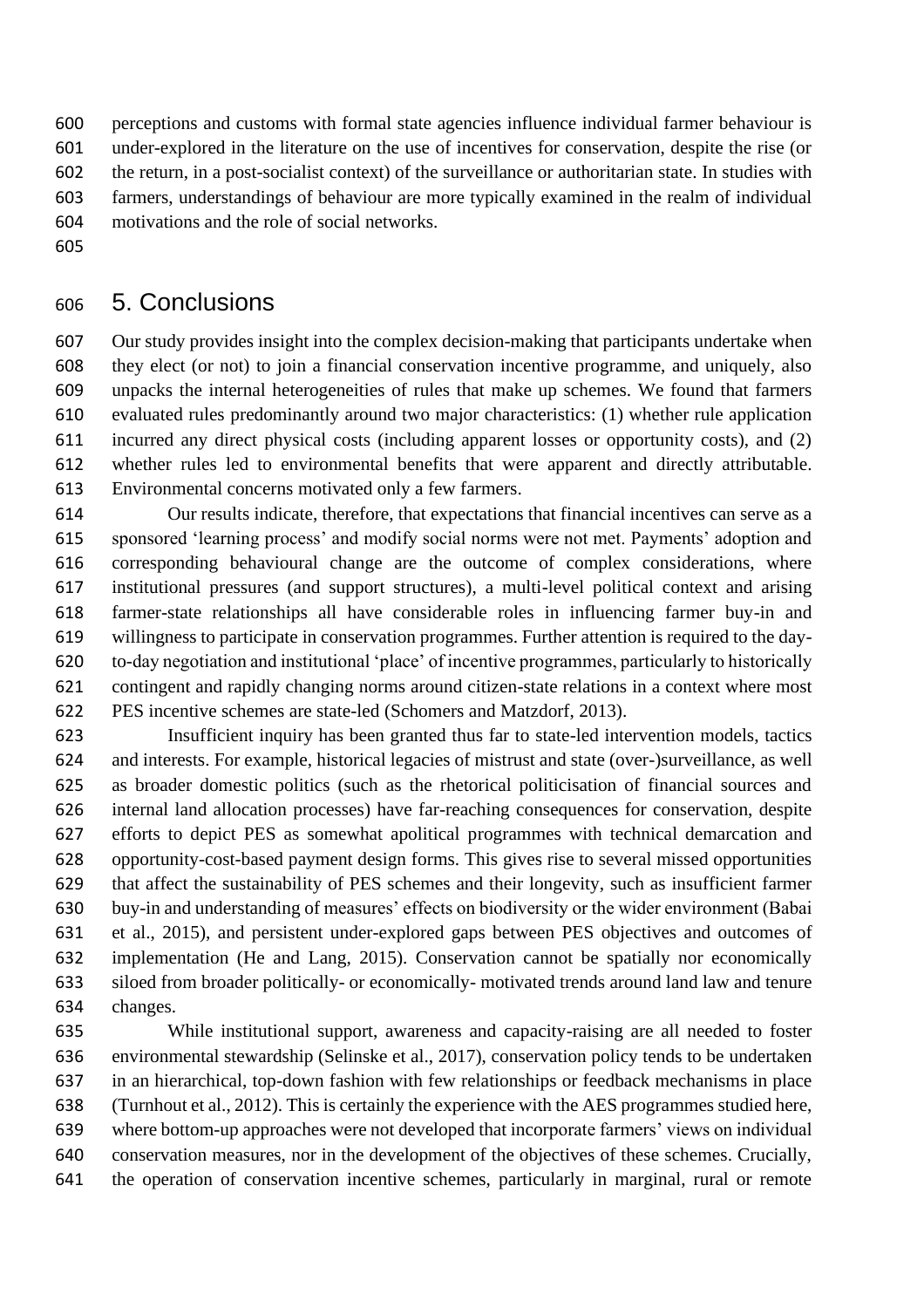places, may be the one consistent formal 'interface' through which farmers interact with formal

government agencies. Any abrupt changes to the operations of payments in these contexts -

without justification or communication - potentially translate into the loss of support not only

for conservation farming, but also from individuals and their already-marginal businesses. It is

thus important to recognise the multi-faceted nature of conservation payments, from their

- political role and place to their socio-economic 'lives', to be able to holistically understand and
- assess farmers' motivations for participation.
- 

# References

Adams, W.M., Hodge, I.D., Sandbrook, L., 2014. New spaces for nature: the re-territorialisation of biodiversity conservation under neoliberalism in the UK. Trans. Inst. Br. Geogr. 39, 574– 588. https://doi.org/10.1111/tran.12050

Ahnström, J. et al. Farmers and nature conservation: What is known about attitudes, context factors and actions affecting conservation? Renew. Agric. Food Syst. 24, 38–47 (2009).

Allen, K.E., Quinn, C.E., English, C., Quinn, J.E., 2018. Relational values in agroecosystem

governance. Curr. Opin. Environ. Sustain. 35, 108–115.

https://doi.org/10.1016/j.cosust.2018.10.026

Ángyán, J., 2016. Állami földprivatizáció – intézményesített földrablás.

Ángyán J., 2013. Védett és érzékeny természeti területek mezőgazdálkodásának alapjai. Mezőgazda Kiadó, Budapest.

Apparadurai, A., 1986. The Social Life of Things: Commodities in Cultural Perspective, Cambridge University Press: Cambridge.

Babai, D., Tóth, A., Szentirmai, I., Biró, M., Máté, A., Demeter, L., Szépligeti, M., Varga, A.,

Molnár, A., Kun, R., Molnár, Zs., 2015. Do conservation and agri-environmental regulations

effectively support traditional small-scale farming in East-Central European cultural

landscapes? Biodivers. Conserv. 24(13), 3305-2237. [https://doi.org/10.1007/s10531-015-](https://doi.org/10.1007/s10531-015-0971-z)

[0971-z](https://doi.org/10.1007/s10531-015-0971-z)

Bates, D., Mächler, M., Bolker, B., Walker, S., 2015. Fitting Linear Mixed-Effects Models Using lme4. J. Stat. Softw. 67, 1–48.<https://doi.org/10.18637/jss.v067.i01>

Baylis, K., Peplow, S., Rausser, G., Simon, L., 2008. Agri-environmental policies in the EU and United States: A comparison. Ecol. Econ. 65(4), 753-764.

Bennett, N.J., Roth, R., 2018. Realizing the transformative potential of conservation through the social sciences, arts and humanities. Biol. Conserv. 229, A6–A8.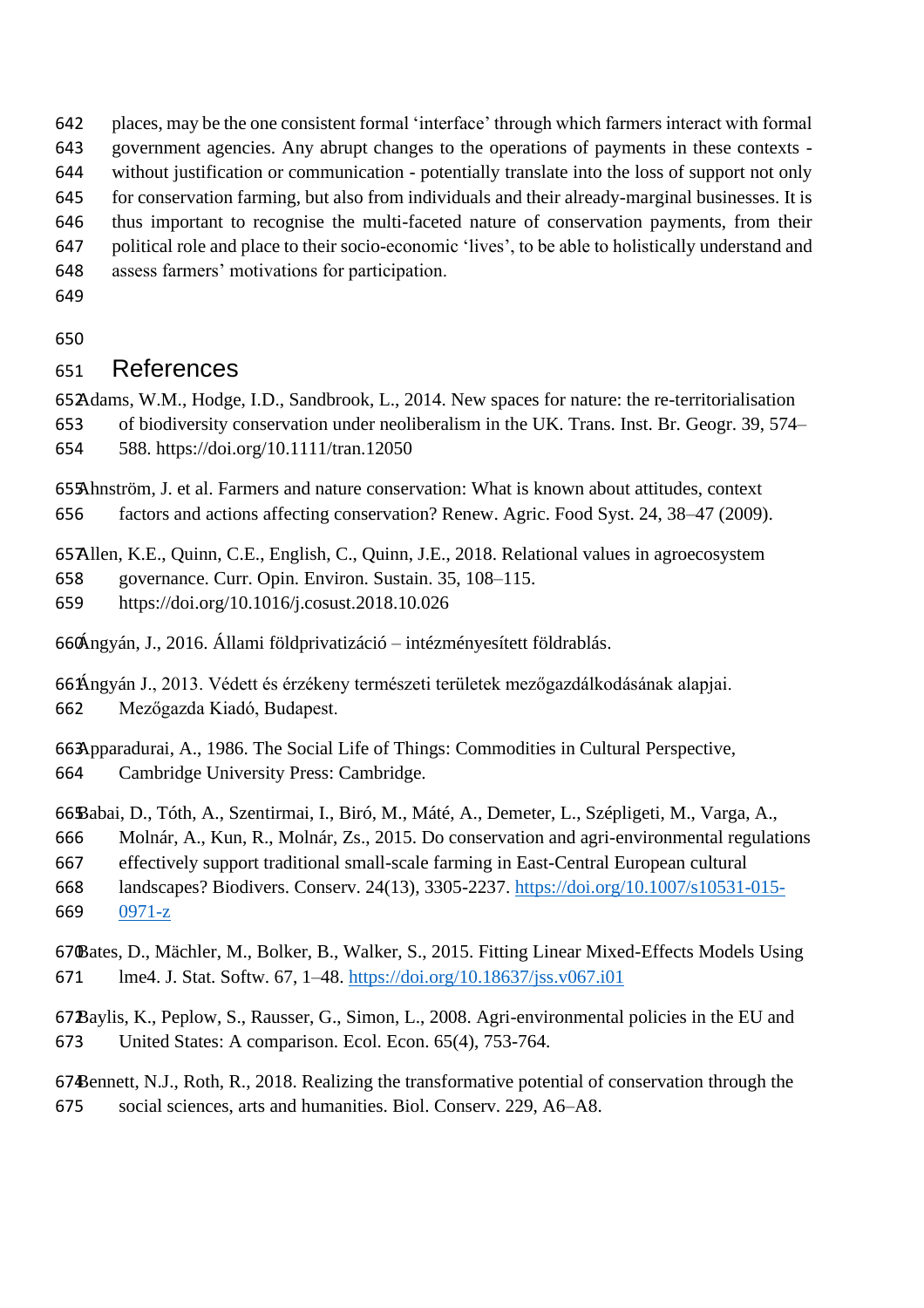Biró, M., Czúcz, B., Horváth, F., Révész, A., Csatári, B., Molnár, Z., 2013. Drivers of grassland loss in Hungary during the post-socialist transformation (1987–1999). Landsc. Ecol. 28,

789–803. https://doi.org/10.1007/s10980-012-9818-0

Brooks, M.E., Kristensen, K., Benthem, K.J. van, Magnusson, A., Berg, C.W., Nielsen, A., Skaug, H.J., Mächler, M., Bolker, B.M., 2017. glmmTMB Balances Speed and Flexibility Among Packages for Zero-inflated Generalized Linear Mixed Modeling. R J. 9, 378–400.

Brown, C., Kovács, E.K., Zinngrebe, Y., 2019. Understanding farmer uptake of measures that support biodiversity and ecosystem services in the Common Agricultural Policy (CAP). EKLIPSE Report.

Burton, R.J.F., Paragahawewa, U.H., 2011. Creating culturally sustainable agri-environmental schemes. J. Rural Stud. 27, 95–104. https://doi.org/10.1016/j.jrurstud.2010.11.001

Burton, Rob.J.F., Kuczera, C., Schwarz, G., 2008. Exploring Farmers' Cultural Resistance to Voluntary Agri-environmental Schemes. Sociol. Rural. 48, 16–37.

<https://doi.org/10.1111/j.1467-9523.2008.00452.x>

Corbera, E., Soberanis, C.G., Brown, K., 2009. Institutional dimensions of Payments for Ecosystem Services: An analysis of Mexico's carbon forestry programme. Ecol. Econ.

68(3), 743-761.

Damiens, F.L.P., Mumaw, L., Backstrom, A., Bekessy, S.A., Coffey, B., Faulkner, R., Garrard,

G.E., Hardy, M.J., Kusmanoff, A.M., Mata, L., Rickards, L., Selinske, M.J., Torabi, N.,

Gordon, A., 2017. Why Politics and Context Matter in Conservation Policy. Glob. Policy 8,

253–256. https://doi.org/10.1111/1758-5899.12415

Darragh, H.S., Emery, S.B., 2018. What Can and Can't Crowding Theories Tell Us about

Farmers' 'Environmental' Intentions in Post-Agri-Environment Scheme Contexts? Sociol.

Rural. 58, 370–391. https://doi.org/10.1111/soru.12159

Dayer, A.A., Lutter, S.H., Sesser, K.A., Hickey, C.M., Gardali, T., 2017. Private Landowner

Conservation Behavior Following Participation in Voluntary Incentive Programs:

Recommendations to Facilitate Behavioral Persistence. Conserv. Lett.

https://doi.org/10.1111/conl.12394

EC, 2018. European Commission - PRESS RELEASES - Press release - EU budget: the Common

Agricultural Policy beyond 2020 [WWW Document]. URL http://europa.eu/rapid/press-

release\_IP-18-3985\_en.htm (accessed 9.14.18).

Editorial, 2018. Paying wisely for conservation. Nat. Sustain. 1, 113–113. https://doi.org/10.1038/s41893-018-0044-x

Ferraro, P.J., Pattanayak, S.K., 2006. Money for Nothing? A Call for Empirical Evaluation of

- Biodiversity Conservation Investments. PLOS Biol. 4, e105.
- https://doi.org/10.1371/journal.pbio.0040105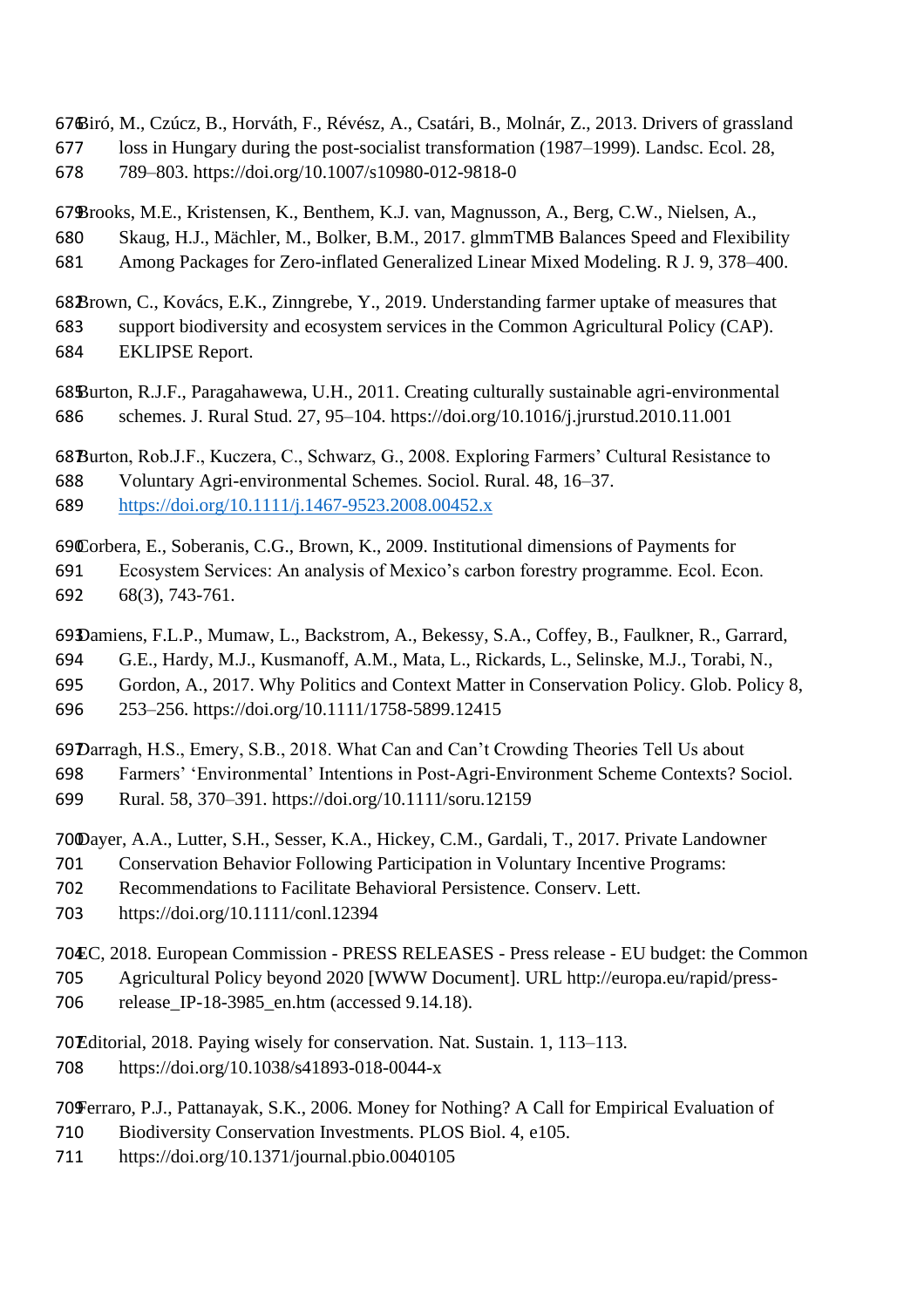Green, O.O., Garmestani, A.S., van Rijswick, H.F.M.W., Keessen, A.M., 2013. EU Water

 Governance: Striking the Right Balance between Regulatory Flexibility and Enforcement? Ecol. Soc. 18.

Griffiths, P., Müller, D., Kuemmerle, T., Hostert, P., 2013. Agricultural land change in the Carpathian ecoregion after the breakdown of socialism and expansion of the European

Union. Environ. Res. Lett. 8, 045024. https://doi.org/10.1088/1748-9326/8/4/045024

Hardi P., 2016. Kit érdekel a túzok? [WWW Document]. Szabad Föld. URL

https://szabadfold.hu/orszag-vilag/kit-erdekel-a-tuzok-260655/ (accessed 6.28.19).

Hayes, T.M., 2012. Payment for ecosystem services, sustained behavioural change, and adaptive

 management: peasant perspectives in the Colombian Andes. Environ. Conserv. 39, 144–153. https://doi.org/10.1017/S0376892912000045

He, J., Lang, R., 2015. Limits of state-led programs of payment for ecosystem services: Field

 evidence from the sloping land conversion program in southwest China. Hum Ecol. 43(5), 749-758.

Horseman, C., 2018. Stakeholder reactions to the new CAP proposals for 2021-27 [WWW

- Document]. IEG Policy. URL
- https://iegpolicy.agribusinessintelligence.informa.com/PL217316/Stakeholder-reactions-to-
- 729 the-new-CAP-proposals-for-202127 (accessed 8.21.18).

730espersen, K., Gallemore, C., 2018. The Institutional Work of Payments for Ecosystem Services:

- Why the Mundane Should Matter. Ecol. Econ. 146, 507–519.
- https://doi.org/10.1016/j.ecolecon.2017.12.013

Kovács, E.K., 2015. Surveillance and state-making through EU agricultural policy in Hungary. Geoforum 64, 168–181. https://doi.org/10.1016/j.geoforum.2015.06.020

Kovács, E.K., 2019. Seeing subsidies like a farmer: Emerging subsidy cultures in Hungary. J. Peasant. Stud. 1-24.

Kuemmerle, T., Müller, D., Griffiths, P., Rusu, M., 2009. Land use change in Southern Romania after the collapse of socialism. Reg. Environ. Change 9, 1–12.

Kuhfuss, L., Preget, R., Thoyer, S., Hanley, N., Le Coent, P., Desole, M., 2015. Nudges, social

- norms and permanence in agri-environment schemes. Contrib. Pap. 89th Annu. Conf. Agric.
- Econ. Soc. Univ. Warwick Engl.

Kwasnicka, D., Dombrowski, S.U., White, M., Sniehotta, F., 2016. Theoretical explanations for

- maintenance of behaviour change: a systematic review of behaviour theories. Health Psychol. Rev. 10, 277–296. https://doi.org/10.1080/17437199.2016.1151372
- 

Lastra-Bravo, X.B., Hubbard, C., Garrod, G., Tolón-Becerra, A., 2015. What drives farmers'

- participation in EU agri-environmental schemes?: Results from a qualitative meta-analysis.
- Environ. Sci. Policy 54, 1–9. https://doi.org/10.1016/j.envsci.2015.06.002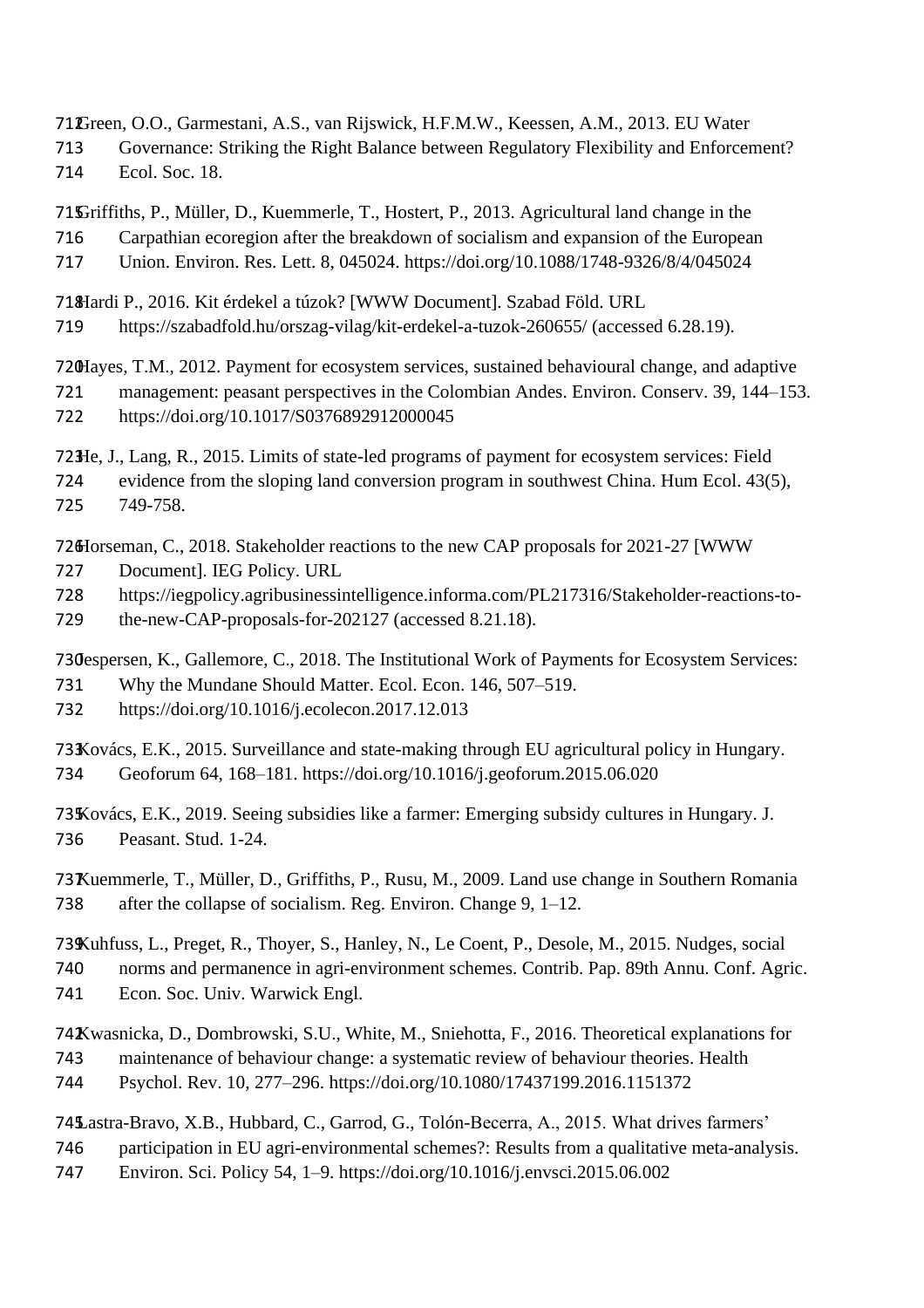Lenth, R., 2018. emmeans: Estimated Marginal Means, aka Least-Squares Means version 1.2.3 from CRAN.

Levers, C., Müller, D., Erb, K., Haberl, H., Jepsen, M. R., Metzger, M. J., Meyfroidt, P.,

Plieninger, T., Plutzar, C., Stürck, J., Verburg, P. H., Verkerk, P. J., & Kuemmerle, T.

(2018). Archetypical patterns and trajectories of land systems in Europe. Regional

Environmental Change, 18(3), 715–732. https://doi.org/10.1007/s10113-015-0907-x

Magyari, P, 2014. Jól megszívatták a zöld gazdákat (They've really screwed green farmers). 444. URL www.444.hu/2014/07/25/jol-megszivattak-a-zold-gazdakat (accessed 12.15.17).

McCarthy, D.P., Donald, P.F., Scharlemann, J.P.W., Buchanan, G.M., Balmford, A., Green,

J.M.H., Bennun, L.A., Burgess, N.D., Fishpool, L.D.C., Garnett, S.T., Leonard, D.L.,

Maloney, R.F., Morling, P., Schaefer, H.M., Symes, A., Wiedenfeld, D.A., Butchart,

S.H.M., 2012. Financial Costs of Meeting Global Biodiversity Conservation Targets:

Current Spending and Unmet Needs. Science 1229803.

https://doi.org/10.1126/science.1229803

Mihók, B., Biró, M., Molnár, Z., Kovács, E., Bölöni, J., Erős, T., Standovár, T., Török, P.,

Csorba, G., Margóczi, K., Báldi, A., 2017. Biodiversity on the waves of history:

Conservation in a changing social and institutional environment in Hungary, a post-soviet

EU member state. Biol. Conserv. 211, 67–75. https://doi.org/10.1016/j.biocon.2017.05.005

Milne, S., Adams, B., 2012. Market Masquerades: Uncovering the Politics of Community-level

Payments for Environmental Services in Cambodia. Dev. Change 43, 133–158.

https://doi.org/10.1111/j.1467-7660.2011.01748.x

Moros, L., Vélez, M.A., Corbera, E., 2017. Payments for Ecosystem Services and Motivational

Crowding in Colombia's Amazon Piedmont. Ecol. Econ.

<https://doi.org/10.1016/j.ecolecon.2017.11.032>

Narloch, U., Drucker, A.G., Pascual, U. 2011. Payments for agrobiodiversity conservation

 services for sustained on-farm utilisation of plant and animal genetic resources. Ecol. Econ. 70(11), 1837-1845.

Navarro, A., López-Bao, J.V., 2018. Towards a greener Common Agricultural Policy. Nat. Ecol. Evol. 2, 1830. https://doi.org/10.1038/s41559-018-0724-y

Nelson, F., 2009. Developing payments for ecosystem services approaches to carnivore

conservation. Hum. Dim. Wildl. 14(6), 381-392.

https://doi.org/10.1080/10871200903045228

OMVK, 2014. Nem szűnik meg az AKG [WWW Document]. URL

https://www.omvk.hu/hir/nem-szunik-meg-az-akg (accessed 6.28.19).

Pascual, U., Perrings, C. 2007. Developing incentives and economic mechanisms for in situ biodiversity conservation in agricultural landscapes. Ag, Ecosys. Env. 121(3), 256-268.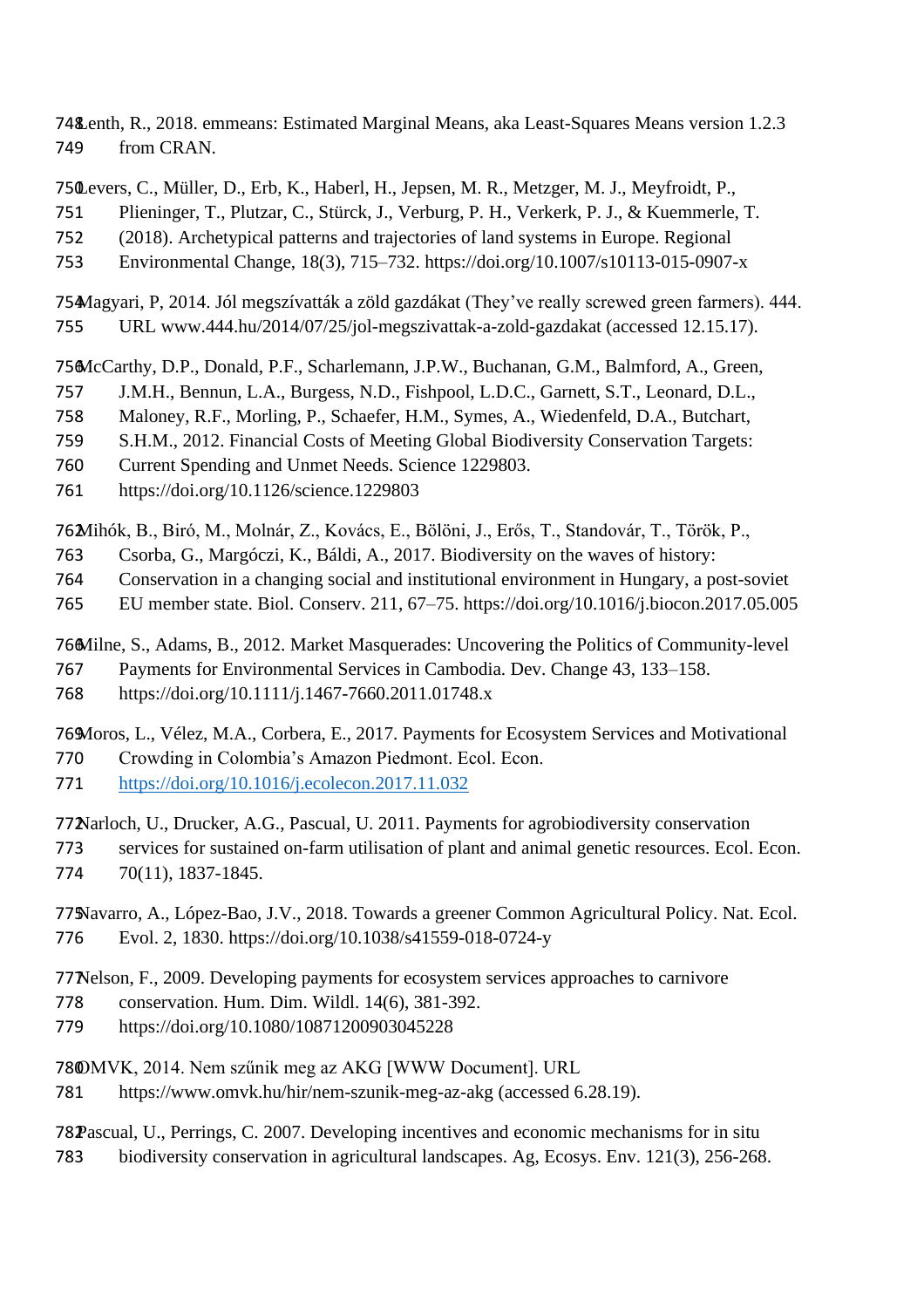Pilowski, J., 2014. A Practical Guide to Mixed Models in R [WWW Document]. Pract. Guide Mix. Models R. URL

- https://ase.tufts.edu/gsc/gradresources/guidetomixedmodelsinr/mixed%20model%20guide.ht
- ml (accessed 9.17.18).

R Core Team, 2018. R: The R Project for Statistical Computing. R Foundation for Statistical Computing, Vienna.

Reddy, S.M.W., Montambault, J., Masuda, Y.J., Keenan, E., Butler, W., Fisher, J.R.B., Asah,

S.T., Gneezy, A., 2017. Advancing Conservation by Understanding and Influencing Human

Behavior. Conserv. Lett. 10, 248–256. https://doi.org/10.1111/conl.12252

Rode, J., Gómez-Baggethun, E., Krause, T., 2015. Motivation crowding by economic incentives in conservation policy: A review of the empirical evidence. Ecol. Econ. 117, 270–282. <https://doi.org/10.1016/j.ecolecon.2014.11.019>

Sattler, C., Matzdorf, B., 2013. PES in a nutshell: From definitions and origins to PES in practice – Aprroaches, design process and innovative aspects. Ecos. Serv. 6, 2-11.

Schomers, S., Matzdorf, B., 2013. Payments for ecosystem services: A review and comparison of developing and industrialized countries. Eco. Services. 6, 16-30.

Schomers, S., Sattler, C., Matzdorf, B., 2015. An analytical framework for assessing the potential 801 of intermediaries to improve the performance of payments for ecosystem services. Land Use Pol. 42, 58-70.

80 $\delta$ elinske, M.J., Cooke, B., Torabi, N., Hardy, M.J., Knight, A.T., Bekessy, S.A., 2017. Locating financial incentives among diverse motivations for long-term private land conservation. Ecol. Soc. 22.

806Siebert, R., Toogood, M. & Knierim, A. 2006. Factors Affecting European Farmers' Participation in Biodiversity Policies. Sociol. Rural. 46, 318–340.

Snoo, G.R. de, Herzon, I., Staats, H., Burton, R.J.F., Schindler, S., Dijk, J. van, Lokhorst, A.M.,

Bullock, J.M., Lobley, M., Wrbka, T., Schwarz, G., Musters, C.J.M., 2012. Toward effective

- nature conservation on farmland: making farmers matter. Conserv. Lett. 6, 66–72.
- https://doi.org/10.1111/j.1755-263X.2012.00296.x

Stern, S., 2006. Encouraging Conservation on Private Lands: A Behavioral Analysis of Financial Incentives. Ariz. Law Rev. 48, 541.

Sutcliffe, L.M.E., Batáry, P., Kormann, U., Báldi, A., Dicks, L.V., Herzon, I., Kleijn, D.,

- Tryjanowski, P., Apostolova, I., Arlettaz, R., Aunins, A., Aviron, S., Baležentienė, L.,
- Fischer, C., Halada, L., Hartel, T., Helm, A., Hristov, I., Jelaska, S.D., Kaligarič, M., Kamp,
- J., Klimek, S., Koorberg, P., Kostiuková, J., Kovács‐Hostyánszki, A., Kuemmerle, T.,
- Leuschner, C., Lindborg, R., Loos, J., Maccherini, S., Marja, R., Máthé, O., Paulini, I.,
- Proença, V., Rey‐Benayas, J., Sans, F.X., Seifert, C., Stalenga, J., Timaeus, J., Török, P.,
- Swaay, C. van, Viik, E., Tscharntke, T., 2015. Harnessing the biodiversity value of Central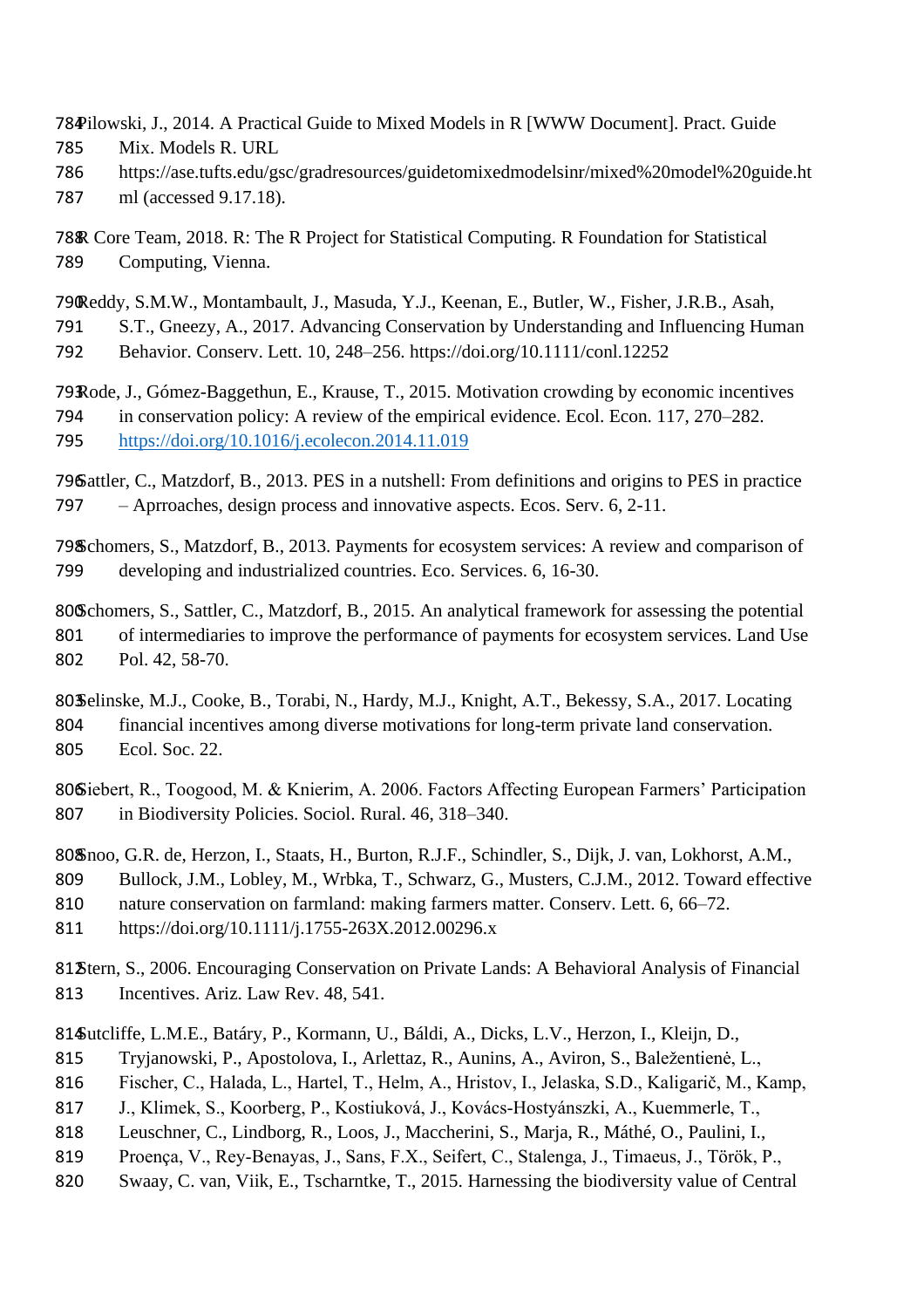- 821 and Eastern European farmland. Divers. Distrib. 21, 722–730.
- 822 https://doi.org/10.1111/ddi.12288

823Thompson, A.W., Reimer, A., Prokopy, L.S., 2015. Farmers' views of the environment: the

824 influence of competing attitude frames on landscape conservation efforts. Agric. Hum. 825 Values 32, 385–399. https://doi.org/10.1007/s10460-014-9555-x

826Turnhout, E., Bloomfield, B., Hulme, M., Vogel, J., Wynne, B., 2012. Conservation policy: Listen 827 to the voices of experience. Nature 488, 454–455.

828Vuillot, C., Coron, N., Calatayud, F., Sirami, C., Mathevet, R., Gibon, A., 2016. Ways of farming

829 and ways of thinking: do farmers' mental models of the landscape relate to their land 830 management practices? Ecol. Soc. 21, 35.

83 Walder, P., Kantelhardt, J., 2018. The Environmental Behaviour of Farmers – Capturing the

832 Diversity of Perspectives with a Q Methodological Approach. Ecol. Econ. 143, 55–63.

833 https://doi.org/10.1016/j.ecolecon.2017.06.018

834Wickham, H., 2016. ggplot2 - Elegant Graphics for Data Analysis. Springer-Verlag, New York.

835

# 836 **Supplement 1**: A summary of all regulations involved in 837 studied AES programmes

#### 838 AES1: Arable cropping rules for development of Great Bustard habitat 839 *Administrative and general requirements:* 840 • parcels must be registered and measured out as under arable cultivation by the Land<br>841 **• Registry:** Registry; 842 • parcels must be 0.3-75 ha, with minimum support size set at 1ha; 843 • valid land use certificates must be demonstrated for the entire programming period 844 (2009-14); 844 (2009-14);<br>845 • a daily farn 845 • a daily farm management log diary must be kept;<br>846 • soil examination, soil nutrient report must be mad 846 • soil examination, soil nutrient report must be made by an expert in the first and last<br>847 vear of participation, on the basis of which a yearly soil nutrient plan must be writter year of participation, on the basis of which a yearly soil nutrient plan must be written 848 and followed;<br>849 • land use plan 849 • land use plan describing crop rotations for every year of the programme must be programme must be associated and made available: prepared and made available; 851 • completion of two education training programmes in 5 years on agri-environment.<br>852 Land use rules: Land use rules: 853 • crop rotation must be adhered to; main crops must include min. 20% cereal grains, 854 20% leguminous fodder, 20% green manure, 10% autumn rape, and max. 20% other 855 crops; 856 • applied fertiliser never to exceed 90 kg/ha/yr Nitrogen;<br>857 • only environmentally-friendly grade plant protection pro 857 • only environmentally-friendly grade plant protection products may be used;<br>858 • a 6 m wide strip must be left free from all pesticide and herbicide treatments • a 6 m wide strip must be left free from all pesticide and herbicide treatments, where 859 only mechanical weed-clearing may take place as necessary; 860 • 5-10% of rapeseed crops must be uncovered from snow during winter;<br>861 • for perennial fodder crops nutrient application is forbidden save at sowi 861 • for perennial fodder crops nutrient application is forbidden save at sowing and 862 additions, when fertilisers must not contain more than 90 kg/ha/yr Nitrogen;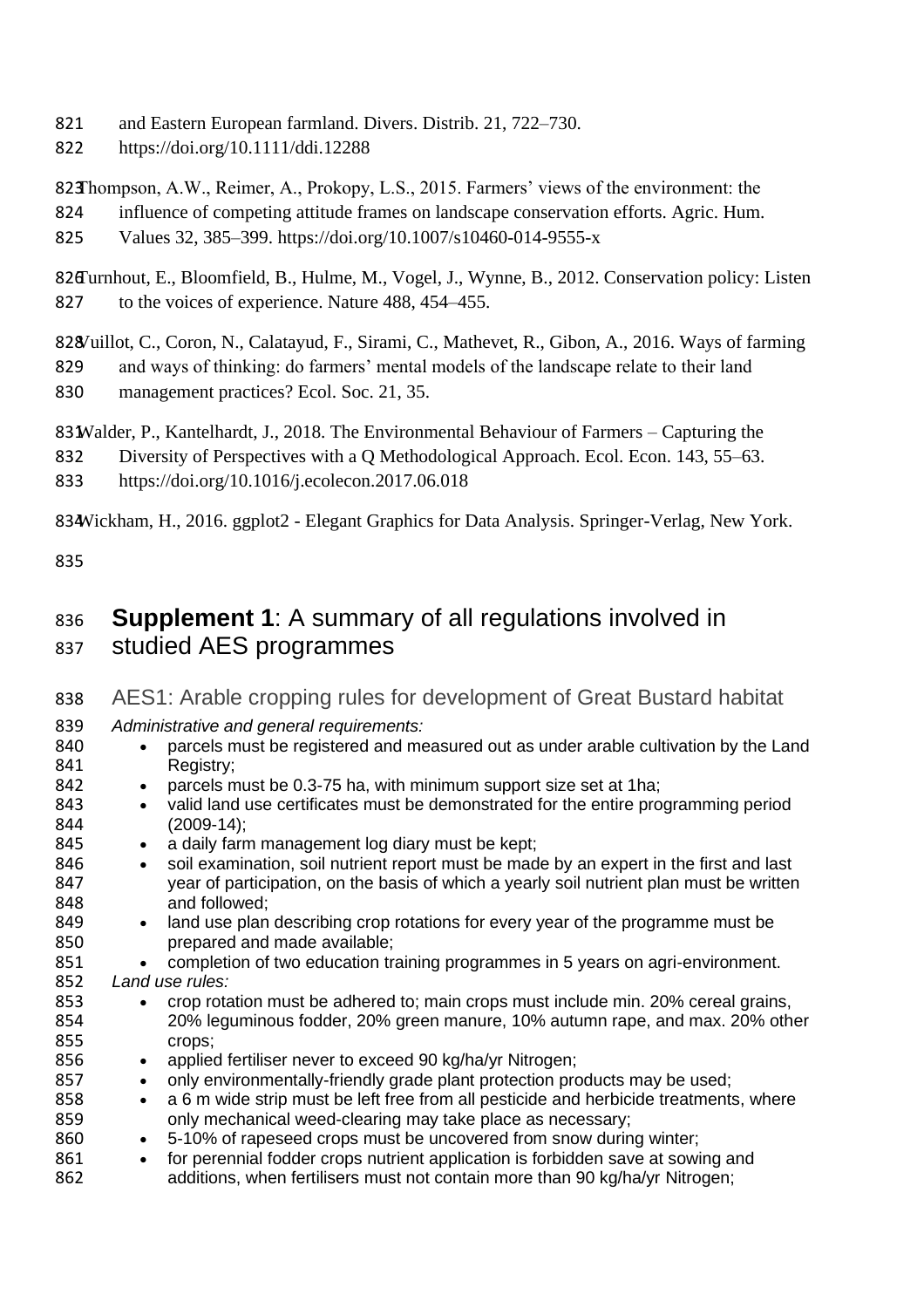| 863<br>864<br>865<br>866<br>867<br>868<br>869<br>870<br>871<br>872<br>873<br>874<br>875<br>876<br>877<br>878<br>879<br>880<br>881<br>882<br>883 | amelioration, irrigation is not permitted;<br>$\bullet$<br>night work prohibited between March and July;<br>$\bullet$<br>sewage, slurry, sludge prohibited;<br>$\bullet$<br>soil disinfectants, rodenticides entirely prohibited;<br>$\bullet$<br>insecticides prohibited, except in rapeseed and mustard and oilseed radish;<br>$\bullet$<br>if found, endangered ground-nesting birds must be immediately reported to National<br>$\bullet$<br>Park offices, and a detailed action protocol must be followed.<br>At mowing:<br>$\bullet$<br>mowing requests must be made to National Park offices in writing at least 5<br>days in<br>advance;<br>bird-friendly mowing practices must be used, which means that farmers must<br>$\bullet$<br>mow in a circular direction starting from the middle of the field and work<br>outwards.<br>wildlife chains must be used on mowers<br>$\bullet$<br>5-10% of land must be left unmowed;<br>$\bullet$<br>mowing must occur in two phases: the first half (at least 50%) of the crop<br>$\bullet$<br>must be mowed after 15 June, and the first half must be mowed before 25<br>April (such that no land use activity occurs between 26 April - 14 June so as<br>not to disturb groundnesting birds); at Danube Valley HNV the earliest mow<br>can occur only after 30 June 2 |
|-------------------------------------------------------------------------------------------------------------------------------------------------|--------------------------------------------------------------------------------------------------------------------------------------------------------------------------------------------------------------------------------------------------------------------------------------------------------------------------------------------------------------------------------------------------------------------------------------------------------------------------------------------------------------------------------------------------------------------------------------------------------------------------------------------------------------------------------------------------------------------------------------------------------------------------------------------------------------------------------------------------------------------------------------------------------------------------------------------------------------------------------------------------------------------------------------------------------------------------------------------------------------------------------------------------------------------------------------------------------------------------------------------------------------------------------------------------------------------------|
| 884                                                                                                                                             |                                                                                                                                                                                                                                                                                                                                                                                                                                                                                                                                                                                                                                                                                                                                                                                                                                                                                                                                                                                                                                                                                                                                                                                                                                                                                                                          |
| 885                                                                                                                                             | AES2: Grassland management for Great Bustard habitat development                                                                                                                                                                                                                                                                                                                                                                                                                                                                                                                                                                                                                                                                                                                                                                                                                                                                                                                                                                                                                                                                                                                                                                                                                                                         |
| 886                                                                                                                                             | Administrative requirements:                                                                                                                                                                                                                                                                                                                                                                                                                                                                                                                                                                                                                                                                                                                                                                                                                                                                                                                                                                                                                                                                                                                                                                                                                                                                                             |
| 887                                                                                                                                             | parcels must be under grassland cultivation;<br>$\bullet$                                                                                                                                                                                                                                                                                                                                                                                                                                                                                                                                                                                                                                                                                                                                                                                                                                                                                                                                                                                                                                                                                                                                                                                                                                                                |
| 888                                                                                                                                             | parcels must be at least 0.3 ha, with minimum supported land area 1 ha;                                                                                                                                                                                                                                                                                                                                                                                                                                                                                                                                                                                                                                                                                                                                                                                                                                                                                                                                                                                                                                                                                                                                                                                                                                                  |
| 889                                                                                                                                             | land use certificate validity must be demonstrated for the entire programming period                                                                                                                                                                                                                                                                                                                                                                                                                                                                                                                                                                                                                                                                                                                                                                                                                                                                                                                                                                                                                                                                                                                                                                                                                                     |
| 890                                                                                                                                             | $(2009-14);$                                                                                                                                                                                                                                                                                                                                                                                                                                                                                                                                                                                                                                                                                                                                                                                                                                                                                                                                                                                                                                                                                                                                                                                                                                                                                                             |
| 891                                                                                                                                             | a daily farm management log diary must be kept;<br>$\bullet$                                                                                                                                                                                                                                                                                                                                                                                                                                                                                                                                                                                                                                                                                                                                                                                                                                                                                                                                                                                                                                                                                                                                                                                                                                                             |
| 892                                                                                                                                             | completion of 2 education training programmes in 5 years on agri-environment.                                                                                                                                                                                                                                                                                                                                                                                                                                                                                                                                                                                                                                                                                                                                                                                                                                                                                                                                                                                                                                                                                                                                                                                                                                            |
| 893                                                                                                                                             | Land use rules:                                                                                                                                                                                                                                                                                                                                                                                                                                                                                                                                                                                                                                                                                                                                                                                                                                                                                                                                                                                                                                                                                                                                                                                                                                                                                                          |
| 894                                                                                                                                             | 0.2 livestock/ha grazing must be maintained with cattle, horses, sheep or goats,                                                                                                                                                                                                                                                                                                                                                                                                                                                                                                                                                                                                                                                                                                                                                                                                                                                                                                                                                                                                                                                                                                                                                                                                                                         |
| 895<br>896                                                                                                                                      | which must be formally registered;<br>overgrazing is forbidden; pastoral or sectional grazing to be used; electric fencing<br>$\bullet$                                                                                                                                                                                                                                                                                                                                                                                                                                                                                                                                                                                                                                                                                                                                                                                                                                                                                                                                                                                                                                                                                                                                                                                  |
| 897                                                                                                                                             | only with the permission of authorities;                                                                                                                                                                                                                                                                                                                                                                                                                                                                                                                                                                                                                                                                                                                                                                                                                                                                                                                                                                                                                                                                                                                                                                                                                                                                                 |
| 898                                                                                                                                             | seeding, irrigation, spiking, ventilation of grassland forbidden;                                                                                                                                                                                                                                                                                                                                                                                                                                                                                                                                                                                                                                                                                                                                                                                                                                                                                                                                                                                                                                                                                                                                                                                                                                                        |
| 899                                                                                                                                             | chemical weed killers, all artificial fertilisers (apart from manure originating from<br>$\bullet$                                                                                                                                                                                                                                                                                                                                                                                                                                                                                                                                                                                                                                                                                                                                                                                                                                                                                                                                                                                                                                                                                                                                                                                                                       |
| 900                                                                                                                                             | grazing animals) are banned;                                                                                                                                                                                                                                                                                                                                                                                                                                                                                                                                                                                                                                                                                                                                                                                                                                                                                                                                                                                                                                                                                                                                                                                                                                                                                             |
| 901                                                                                                                                             | National Parks may map a max. 50% of participating grassland area as Great<br>$\bullet$                                                                                                                                                                                                                                                                                                                                                                                                                                                                                                                                                                                                                                                                                                                                                                                                                                                                                                                                                                                                                                                                                                                                                                                                                                  |
| 902                                                                                                                                             | Bustard habitat, where grazing is only allowed after 31 May;                                                                                                                                                                                                                                                                                                                                                                                                                                                                                                                                                                                                                                                                                                                                                                                                                                                                                                                                                                                                                                                                                                                                                                                                                                                             |
| 903                                                                                                                                             | in the case of meadows without grazing, an autumnal clean mow is compulsory;<br>$\bullet$                                                                                                                                                                                                                                                                                                                                                                                                                                                                                                                                                                                                                                                                                                                                                                                                                                                                                                                                                                                                                                                                                                                                                                                                                                |
| 904                                                                                                                                             | haybales must be cleared within one month from grassland;<br>$\bullet$                                                                                                                                                                                                                                                                                                                                                                                                                                                                                                                                                                                                                                                                                                                                                                                                                                                                                                                                                                                                                                                                                                                                                                                                                                                   |
| 905                                                                                                                                             | if found, endangered ground-nesting birds must be immediately reported to National<br>$\bullet$                                                                                                                                                                                                                                                                                                                                                                                                                                                                                                                                                                                                                                                                                                                                                                                                                                                                                                                                                                                                                                                                                                                                                                                                                          |
| 906                                                                                                                                             | Park offices, and a detailed action protocol must be followed.                                                                                                                                                                                                                                                                                                                                                                                                                                                                                                                                                                                                                                                                                                                                                                                                                                                                                                                                                                                                                                                                                                                                                                                                                                                           |
| 907                                                                                                                                             | At mowing:<br>$\bullet$                                                                                                                                                                                                                                                                                                                                                                                                                                                                                                                                                                                                                                                                                                                                                                                                                                                                                                                                                                                                                                                                                                                                                                                                                                                                                                  |
| 908<br>909                                                                                                                                      | mowing permitted once per year;<br>$\circ$<br>all mowing activities must be registered to National Parks offices at least 5                                                                                                                                                                                                                                                                                                                                                                                                                                                                                                                                                                                                                                                                                                                                                                                                                                                                                                                                                                                                                                                                                                                                                                                              |
| 910                                                                                                                                             | $\circ$<br>days prior to their start date in writing;                                                                                                                                                                                                                                                                                                                                                                                                                                                                                                                                                                                                                                                                                                                                                                                                                                                                                                                                                                                                                                                                                                                                                                                                                                                                    |
| 911                                                                                                                                             | bird-friendly mowing practices must be used, which means that farmers must<br>$\circ$                                                                                                                                                                                                                                                                                                                                                                                                                                                                                                                                                                                                                                                                                                                                                                                                                                                                                                                                                                                                                                                                                                                                                                                                                                    |
| 912                                                                                                                                             | mow in a circular direction starting from the middle of the field and work                                                                                                                                                                                                                                                                                                                                                                                                                                                                                                                                                                                                                                                                                                                                                                                                                                                                                                                                                                                                                                                                                                                                                                                                                                               |
| 913                                                                                                                                             | outwards;                                                                                                                                                                                                                                                                                                                                                                                                                                                                                                                                                                                                                                                                                                                                                                                                                                                                                                                                                                                                                                                                                                                                                                                                                                                                                                                |
|                                                                                                                                                 |                                                                                                                                                                                                                                                                                                                                                                                                                                                                                                                                                                                                                                                                                                                                                                                                                                                                                                                                                                                                                                                                                                                                                                                                                                                                                                                          |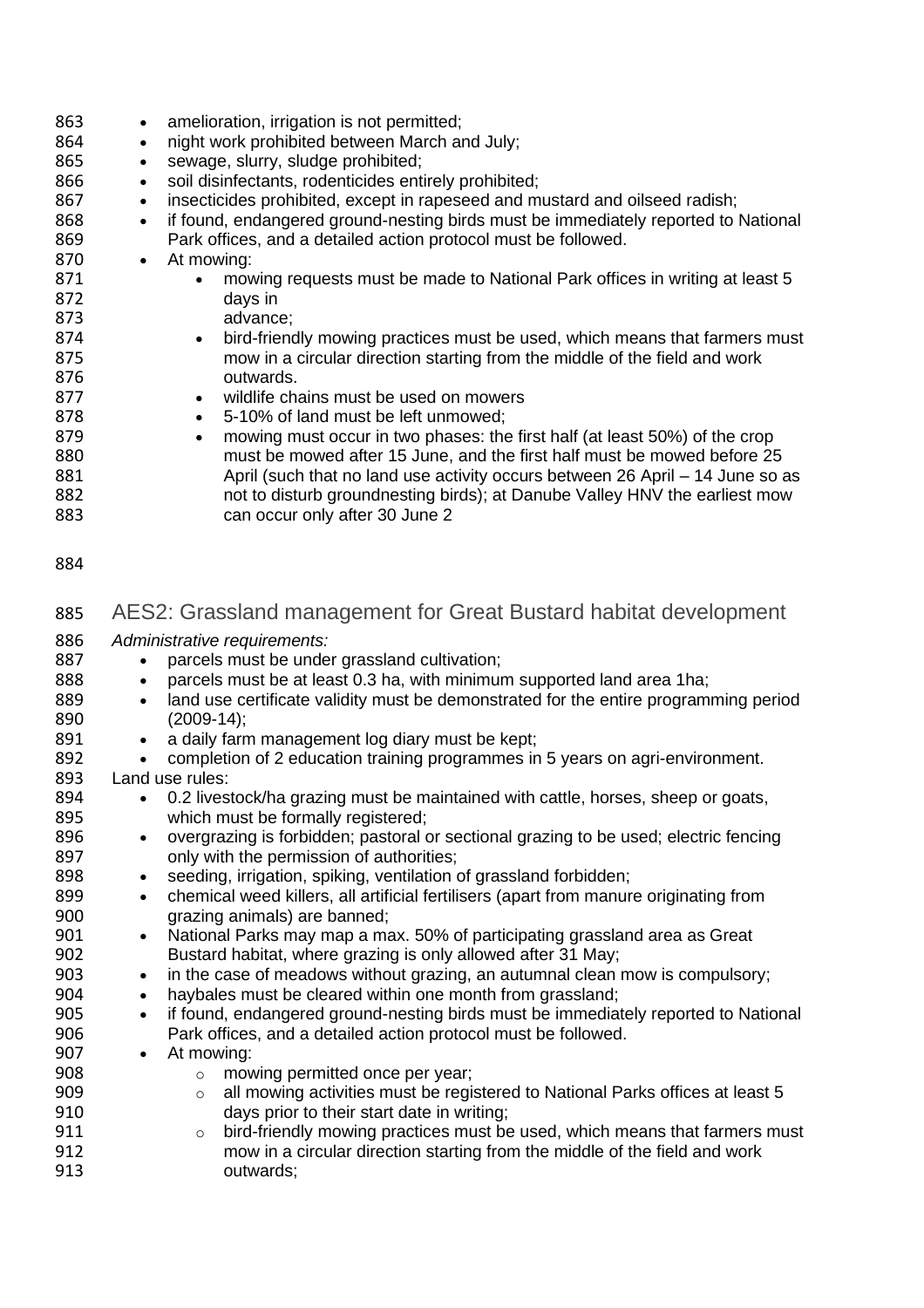| 914<br>915<br>916<br>917<br>918<br>919 | $\Omega$<br>$\circ$<br>$\circ$ | wildlife chains must be used on mowers<br>5-10% of grassland must be left unmowed;<br>the year's first mow must take place before 25th April on 50% of registered<br>land in the programme, with the other half mowed only after 15 June. At<br>Danube Valley HNV the earliest mowing may occur only after 30 June. |
|----------------------------------------|--------------------------------|---------------------------------------------------------------------------------------------------------------------------------------------------------------------------------------------------------------------------------------------------------------------------------------------------------------------|
| 920                                    |                                |                                                                                                                                                                                                                                                                                                                     |
| 921                                    |                                |                                                                                                                                                                                                                                                                                                                     |
| 922                                    |                                |                                                                                                                                                                                                                                                                                                                     |
| 923                                    |                                |                                                                                                                                                                                                                                                                                                                     |
| 924                                    |                                |                                                                                                                                                                                                                                                                                                                     |
| 925                                    |                                |                                                                                                                                                                                                                                                                                                                     |

# 926 **Supplement 2**: Structure of field surveys and general overview

- 927 of quantitative outcomes
- 928 Part A: Descriptive factors of farm-holding
- 929 A1 How large is the farm-holding? [number (ha)]<br>930 A2.1 How many hectares are arable? Inumber (h
- 930 A2.1 How many hectares are arable? [number (ha)]<br>931 A2.2 How many hectares are grassland? Inumber (h
- 931 A2.2 How many hectares are grassland? [number (ha)]<br>932 A2.11 Do you have a lease for land with the National Pa
- 932 A2.11 Do you have a lease for land with the National Park? [binary  $(y/n)$ ]<br>933 A3. What livestock do you possess? Enter number of animals:
- 933 A3. What livestock do you possess? Enter number of animals:<br>934 A3.1a Cattle for beef [number]
- 934 A3.1a Cattle for beef [number]<br>935 A3.1b Cattle for dairy [number]
- 935 A3.1b Cattle for dairy [number]<br>936 A3.2 Sheep [number]
- 936 A3.2 Sheep [number]<br>937 A3.3 Goats [number]
- 937 A3.3 Goats [number]<br>938 A3.4 Poultry [number]
- 938 A3.4 Poultry [number]<br>939 A3.5 Horses [number]
- 939 A3.5 Horses [number]<br>940 A3.6 Pigs [number]
- 940 A3.6 Pigs [number]<br>941 A3.7 Other (specify)
- A3.7 Other (specify!) [free text]
- 942 Part B: Agri-environment (AES) baseline
- 943 B3 What other subsidies and programmes did you receive support for?<br>944 B3.1 Area-based [binary (y/n)]
- B3.1 Area-based [binary (y/n)]
- 
- 945 B3.2 Natura 2000 [binary (y/n)]<br>946 B3.3 Livestock [binary (y/n)] 946 B3.3 Livestock [binary (y/n)]<br>947 B3.4 Forestry [binary (y/n)]
- 947 B3.4 Forestry [binary (y/n)]<br>948 B3.5 Less favoured areas [b
- 948 B3.5 Less favoured areas [binary (y/n)]<br>949 B3.6 Other (specify!) [free text]
- B3.6 Other (specify!) [free text]
- 950 B6 Why did you elect to participate in AES? [free text]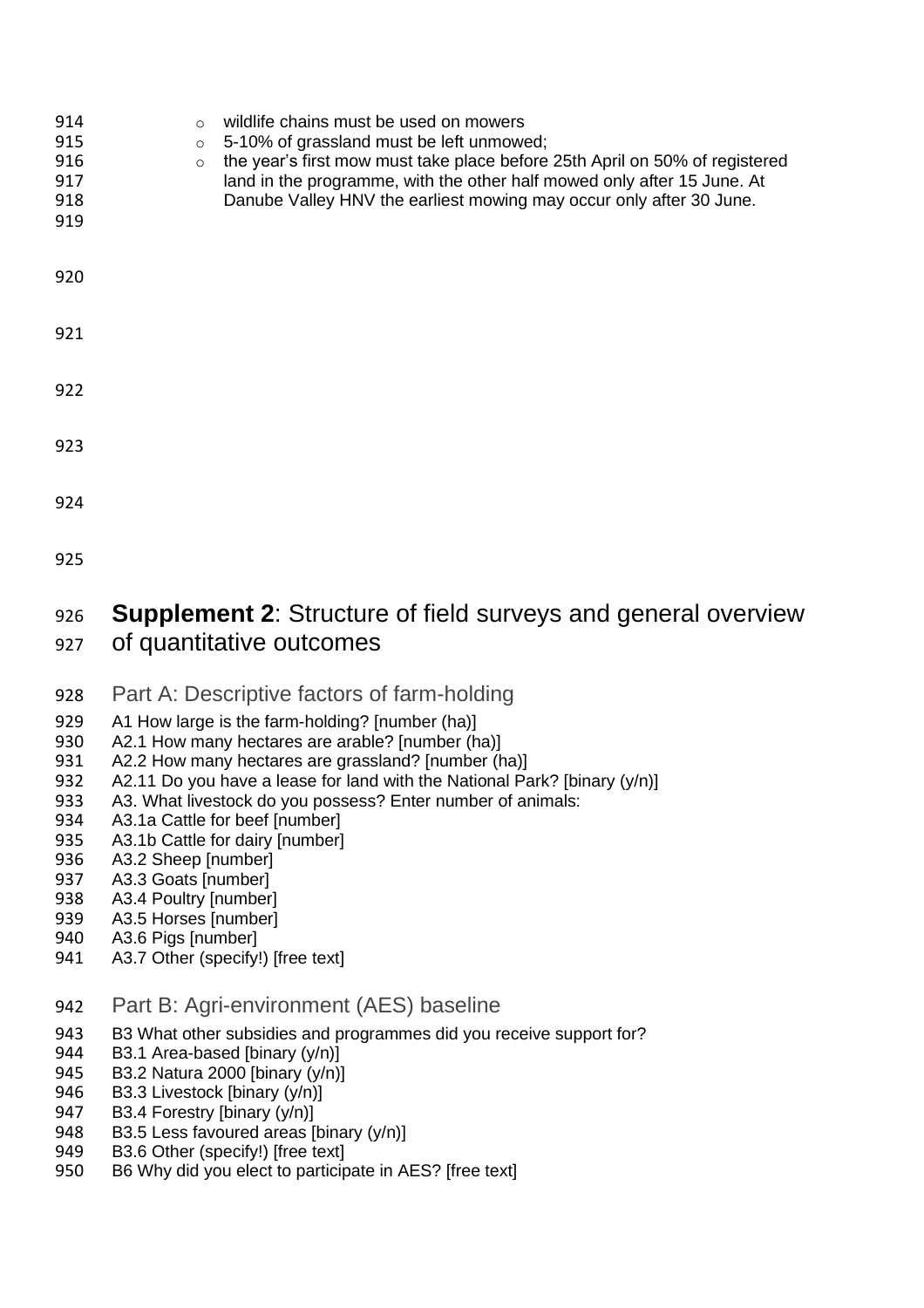- 951 B7 Do you participate in AES with the whole area of your farmholding? [binary (y/n)]
- 952 B7b If you do not participate with the whole area of the farm, why not? [free text]<br>953 B14 Which rules caused significant problems with implementation? [free text]
- B14 Which rules caused significant problems with implementation? [free text]
- 954 Part C: The hiatus year
- 955 C1 Did you farm differently on AES areas this year, now that there was no AES support?<br>956 [binary
- 956 [binary<br>957 (y/n)]
- 957 (y/n)]<br>958 C1b II
- 958 C1b If not, why not? [free text]<br>959 C2a Which rules did you maint
- 959 C2a Which rules did you maintain this year?<br>960 C2a.1 Cropping rotation [binary (y/n)]
- 960 C2a.1 Cropping rotation [binary (y/n)]<br>961 C2a.2 Wildlife chain [binary (y/n)]
- C2a.2 Wildlife chain [binary  $(y/n)$ ]
- 962 C2a.3 Bird-friendly mowing [binary (y/n)]
- 963 C2a.4 Chemical input limits [binary (y/n)]
- 964 C2a.5 Fertiliser restrictions [binary (y/n)]<br>965 C2a.6 Livestock density numbers [binary
- 965 C2a.6 Livestock density numbers [binary (y/n)]<br>966 C2a.7 Chemical-free field margins [binary (y/n)]
- 966 C2a.7 Chemical-free field margins [binary (y/n)]<br>967 C2a.8 Required mowing practices [binary (y/n)]
- C2a.8 Required mowing practices [binary  $(y/n)$ ]
- 968 C2a.9 Other (specify!) [free text]
- 969 C2b Why did you keep to these rules? [free text]
- 970 C2c Did you undertake any farm activity this year that you could not previously undertake 971 because of AES? [binary  $(y/n)$ ]
- 971 because of AES? [binary (y/n)]<br>972 C2c.b If ves. what was this? W
- 972 C2c.b If yes, what was this? Why? [free text]<br>973 C3 Estimate what percentage of your incomir
- 973 C3 Estimate what percentage of your incoming yearly cash do AES payments normally<br>974 compose?
- 974 compose?<br>975 [number (9
- $[number (%)]$
- 976 C4 As a result of not receiving AES support this year, did you make any decisions that will 977 affect the long-term functioning of the farm? [binary  $(y/n)$ ]
- 977 affect the long-term functioning of the farm? [binary (y/n)]<br>978 C4b If so, what are these? [free text]
- 978 C4b If so, what are these? [free text]<br>979 C5 Even though there was less incor
- 979 C5 Even though there was less incoming financial support to your farm this year, were there 980 any advantages to there being no AES programme this year? [binary  $(y/n)$ ]
- 980 any advantages to there being no AES programme this year? [binary (y/n)]<br>981 C5b If yes, what were these? [free text]
- C5b If yes, what were these? [free text]
- 982 C6 Do you plan to re-apply to the program if it will be reopened? [binary  $(y/n)$ ]
- 983 C6b If not, why not? [free text]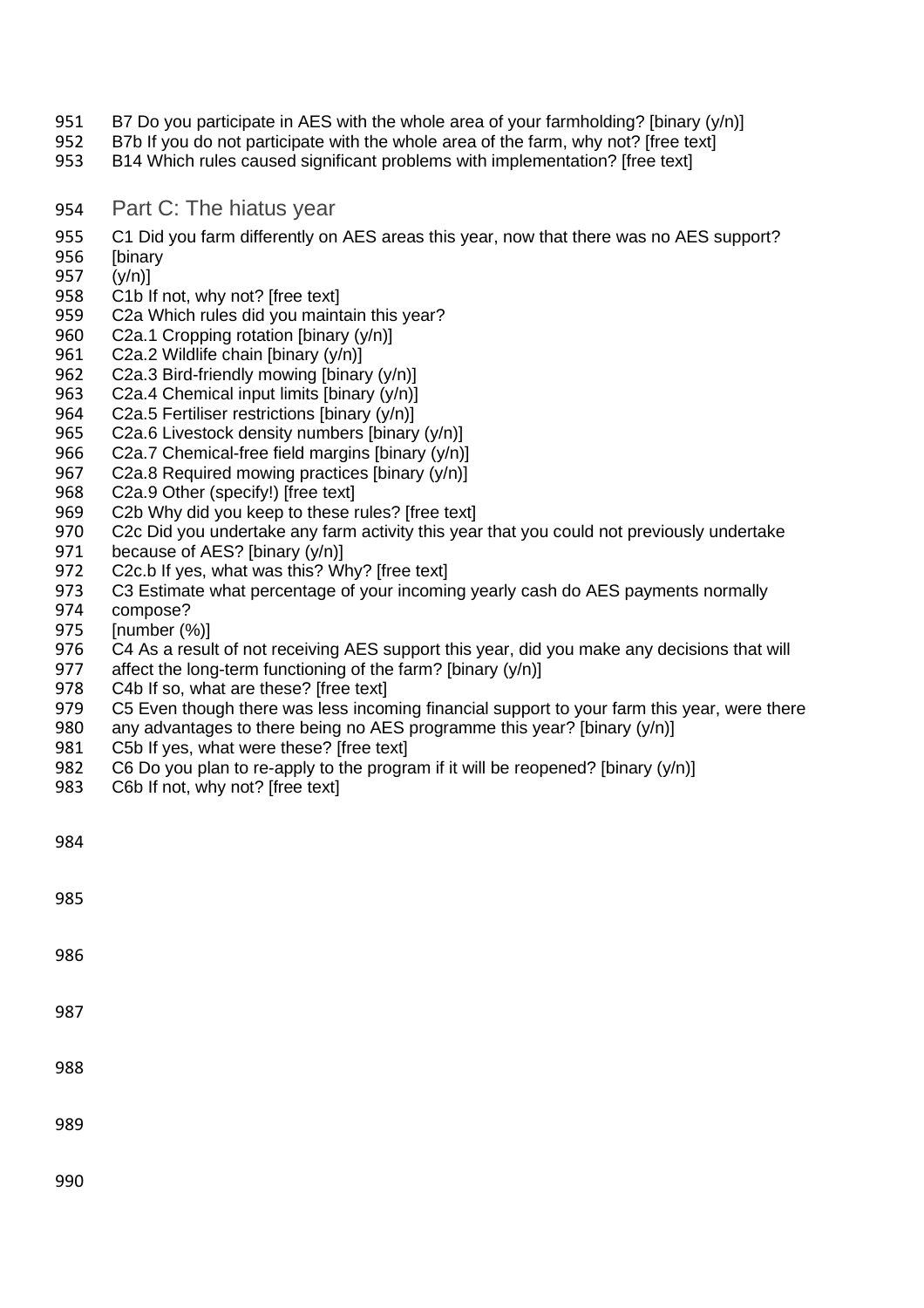- 992
- 993
- 994
- 995
- 996
- 
- 997
- 998

# 999 **Supplement 3**: The observed means of rule-keeping behaviour

1000

1001 *The share of AES participants per case study region, who adhered to the rules after the*  cessation of the payments (observed means)

#### 1003

| Rule name |                      |       | Heves plain Békés-Csanád plain Danube valley All three regions |       |       |
|-----------|----------------------|-------|----------------------------------------------------------------|-------|-------|
|           | r1 crop rotation     | 40.7% | 45.5%                                                          | 66.2% | 50.7% |
|           | r2 wildlife chains   | 70.1% | 58.0%                                                          | 86.0% | 72.3% |
|           | r3 mowing pattern    | 70.1% | 60.9%                                                          | 84.9% | 72.7% |
|           | r4 pesticide limits  | 50.6% | 45.5%                                                          | 47.9% | 48.3% |
|           | r5 fertilizer limits | 55.6% | 60.0%                                                          | 57.7% | 57.5% |
|           | r6 livestock limits  | 61.5% | 92.3%                                                          | 82.0% | 79.6% |
|           | r7 field margins     | 51.9% | 27.8%                                                          | 52.1% | 45.6% |
|           | r8 mowing times      | 44.4% | 46.2%                                                          | 49.3% | 47.8% |
|           | r0 self evaluation   | 39.8% | 36.2%                                                          | 53.4% | 43.7% |

1004

1005

1006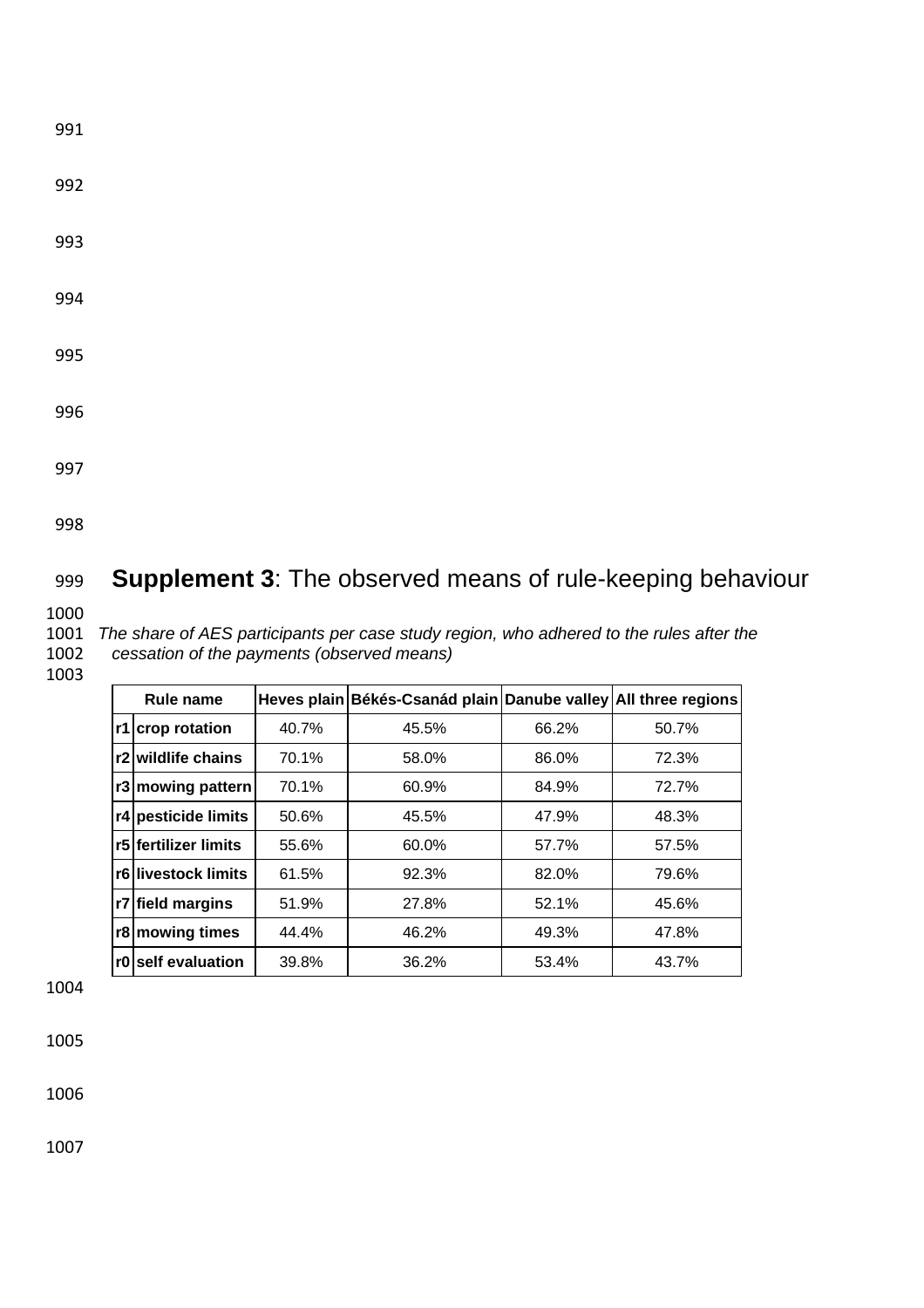1009

1010

1011

1012

1013

1014

1015

1016

# 1017 **Supplement 4**: Quantitative outcomes of farmhold survey

1018 The topics identified in the textual analysis (coding) of questions B6, B7b, B14, C1b, C2b, 1019 C4b, C6b; and the mean responses to the numeric question C3.

C4b, C6b; and the mean responses to the numeric question C3.

1020 1021 N: the number of farmers who mentioned the topic,<br>1022 P: the prevalence of the topics (their percentage am

P: the prevalence of the topics (their percentage among all valid responses to the question).

|                                                                                    | N              | P       |
|------------------------------------------------------------------------------------|----------------|---------|
| hy did you elect to participate in AES? (B6)                                       |                |         |
| To maximize income ["pénz miatt"]                                                  |                | 130 51% |
| Reasons of money and land                                                          | 42             | 16%     |
| Money and conservation                                                             | 16             | 6%      |
| Motivation a combination of money and other reason                                 | 65             | 25%     |
| Agreement with nature conservation goals ("természetvédelmi szempontok miatt")     | 10             | 4%      |
| Friends, neighbours (have also entered) ("az ismerőseim, szomszédaim is beléptek") | 5              | 2%      |
| and (is marginal) ("rossz földek").                                                | 17             | 7%      |
| Ease of compliance ("könnyű")                                                      | $\overline{7}$ | 3%      |
| Out of obligation (non-voluntary due to other obligations) ("kötelező")            | 22             | 9%      |
| ou do not participate with the whole area of the farm in AES, why not? (B7b)       |                |         |
| To maximize yield ("több/jobb termés, más termények")                              | 45             | 18%     |
| personal goals ("nem úgy akarta használni a földjét, nem akart állatot")           | 13             | 5%      |
| administrative burdens ("papírmunka, ellenőrzés, osztatlan közös komplikációk")    | 45             | 18%     |
| complicated rules ("bonyolult/nehéz szabályok")                                    | 13             | 5%      |
| some land was not eligible ("nem volt kijelölve az AKG programba")                 | 33             | 13%     |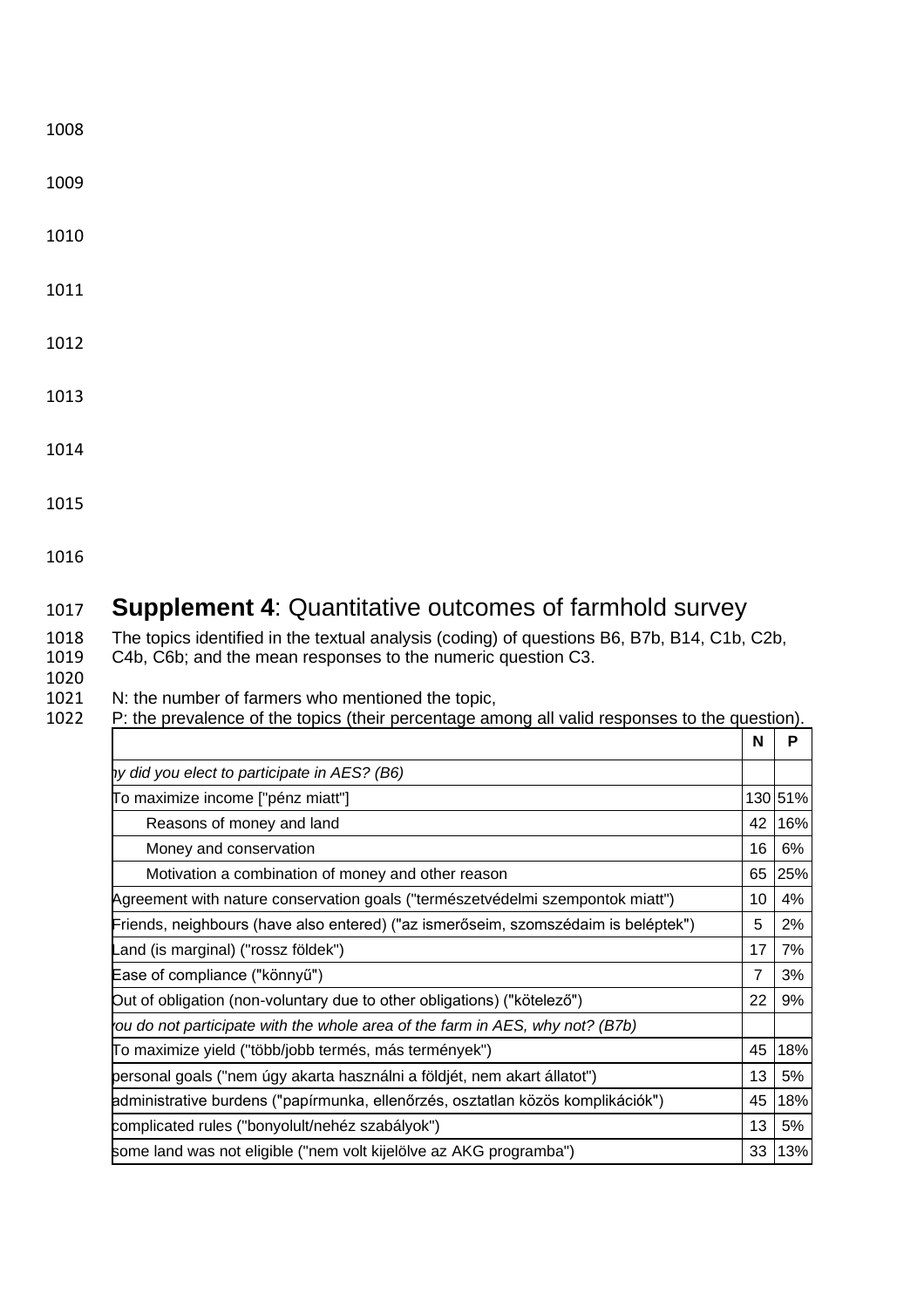| d you farm differently on AES areas this year, now that there was no AES support? If not,<br>why not? Why did you keep to these rules? (C1b & C2b, the answers were processed<br>together) |    |         |
|--------------------------------------------------------------------------------------------------------------------------------------------------------------------------------------------|----|---------|
| obligation (contracts with National Park or land delineated as Natura2000) ("kötelező")                                                                                                    | 35 | 14%     |
| 'uture plan to participate (and retrospective legislation is possible) ("folytatni szeretné")                                                                                              | 27 | 11%     |
| agreement with rules ("egyetért")                                                                                                                                                          | 51 | 21%     |
| outine, lock-in ("beállt rutin")                                                                                                                                                           | 55 | 22%     |
| organic farming ("biogazdálkodás")                                                                                                                                                         | 3  | 1%      |
| ease (of specific rules) ("könnyű")                                                                                                                                                        | 4  | 2%      |
| Combination answer given                                                                                                                                                                   | 11 |         |
| hich rules caused significant problems with implementation? (B14)                                                                                                                          |    |         |
| chemical limits (r4, r5) ("műtrágya, növényvédelem")                                                                                                                                       | 37 | 15%     |
| mowing times (r8) ("kaszálás ideje")                                                                                                                                                       | 84 | 34%     |
| general disagreement (with AES) ("nem így kellene")                                                                                                                                        | 30 | 12%     |
| crop rotation (r1: crops that were not allowed) ("vetésforgó, kukorica, napraforgó")                                                                                                       | 25 | 10%     |
| bureaucracy ("papírmunka, ellenőrzés")                                                                                                                                                     | 37 | 15%     |
| ule inflexibility ("rugalmatlan")                                                                                                                                                          | 28 | 11%     |
| mandatory fallow/ green crops (r1) ("zöldtrágya, ugar")                                                                                                                                    | 22 | 9%      |
| mandatory border markers (that disappear from the field, making it impossible to meet<br>administrative expectations) ("határjelzők")                                                      | 6  | 2%      |
| hat percentage of your incoming yearly cash do AES payments normally compose? (C3)                                                                                                         |    | 181 27% |
| a result of not receiving AES support this year, did you make any decisions that will affect<br>the long-term functioning of the farm? If so, what are these? (C4b)                        |    |         |
| no change                                                                                                                                                                                  | 66 | 37%     |
| made up for windfall                                                                                                                                                                       | 34 | 18%     |
| delayed on-farm investments                                                                                                                                                                | 59 | 32%     |
| took on bank loan                                                                                                                                                                          | 6  | 3%      |
| bankruptcy, ceased farming                                                                                                                                                                 | 4  | 2%      |
| sold livestock                                                                                                                                                                             | 4  | 2%      |
| Why don't you plan to re-apply for the programme (if it will be reopened)? (C6b)                                                                                                           |    |         |
| Because the programme was too strict                                                                                                                                                       | 28 | 74%     |
| Intends to farm more intensively than the programme allows                                                                                                                                 | 7  | 18%     |
| Other reason (personal health, circumstances)                                                                                                                                              | 3  | 8%      |

1026 1027

1028

1029

1030

1031

1032

1033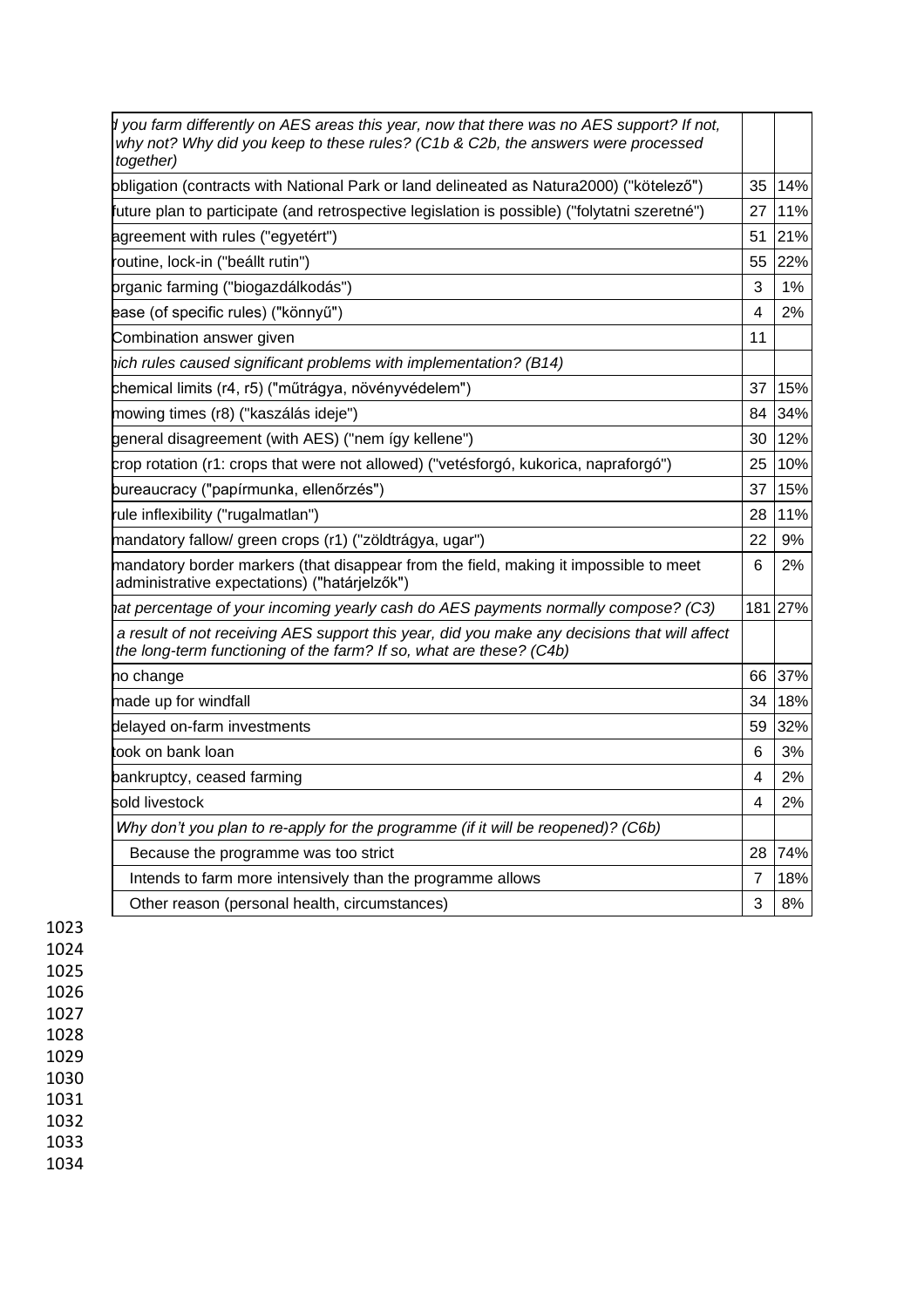| 1035<br>1036      |                                                                                                                            |
|-------------------|----------------------------------------------------------------------------------------------------------------------------|
| 1037              |                                                                                                                            |
| 1038              |                                                                                                                            |
| 1039              |                                                                                                                            |
| 1040              |                                                                                                                            |
| 1041              |                                                                                                                            |
| 1042              |                                                                                                                            |
| 1043              |                                                                                                                            |
| 1044              |                                                                                                                            |
| 1045              | <b>Supplement 5: Details of statistical models fitted</b>                                                                  |
| 1046              |                                                                                                                            |
| 1047              | Anova table for the global test                                                                                            |
| 1048              | null hypothesis: there were no differences in keeping the various rules;                                                   |
|                   |                                                                                                                            |
| 1049              | m0: value $\sim$ 1 + (1   fID,                                                                                             |
| 1050<br>1051      | alternative hypothesis: the level of adherence to the different rules is not the same<br>m1: value $\sim$ rule + (1   fID) |
|                   |                                                                                                                            |
| 1052              | where value: binary rulekeeping outcome (1: rule was kept, 0: it was not kept); rule: rule ID                              |
| 1053              | $(ro-r8)$ , $fID: farmer ID (random factor)$<br>$1054$ > # the difference between the null and the alternative models      |
|                   | $1055 >$ anova $(m0, m1)$                                                                                                  |
|                   | 1056 Data: dd                                                                                                              |
|                   | 1057 Models:                                                                                                               |
|                   | 1058 m0: value $\sim 1 + (1 + fID)$                                                                                        |
|                   | 1059 m1: value $\sim$ rule + (1   fID)                                                                                     |
| 1060<br>$1061$ mo | npar AIC BIC logLik deviance Chisq Df Pr(>Chisq)<br>2 882.82 892.0 -439.41 878.82                                          |
| 1062              | 10 788.70 834.6 -384.35  768.70 110.12  8 < 2.2e-16 ***<br>m1                                                              |
| 1063              |                                                                                                                            |
| 1064              | $0 \rightarrow***$ ' 0.001 '**' 0.01 '*' 0.05 '.' 0.1 '' 1<br>Signif. codes:                                               |
| 1065              |                                                                                                                            |
| 1066              | The details of the fitted GLMM model                                                                                       |
| 1067<br>1068      | (all rules are compared here to r0, the self-evaluation of the farmers)<br>> summary(m1)                                   |
| 1069              | Generalized linear mixed model fit by maximum likelihood (Adaptive Gauss-                                                  |
| 1070              |                                                                                                                            |
|                   | Hermite Quadrature, $nAGQ = 25$ ) ['glmerMod']                                                                             |
| 1071              | Family: binomial ( logit )                                                                                                 |
| 1072<br>1073      | Formula: value $\sim$ rule + (1   fID)<br>Data: dd                                                                         |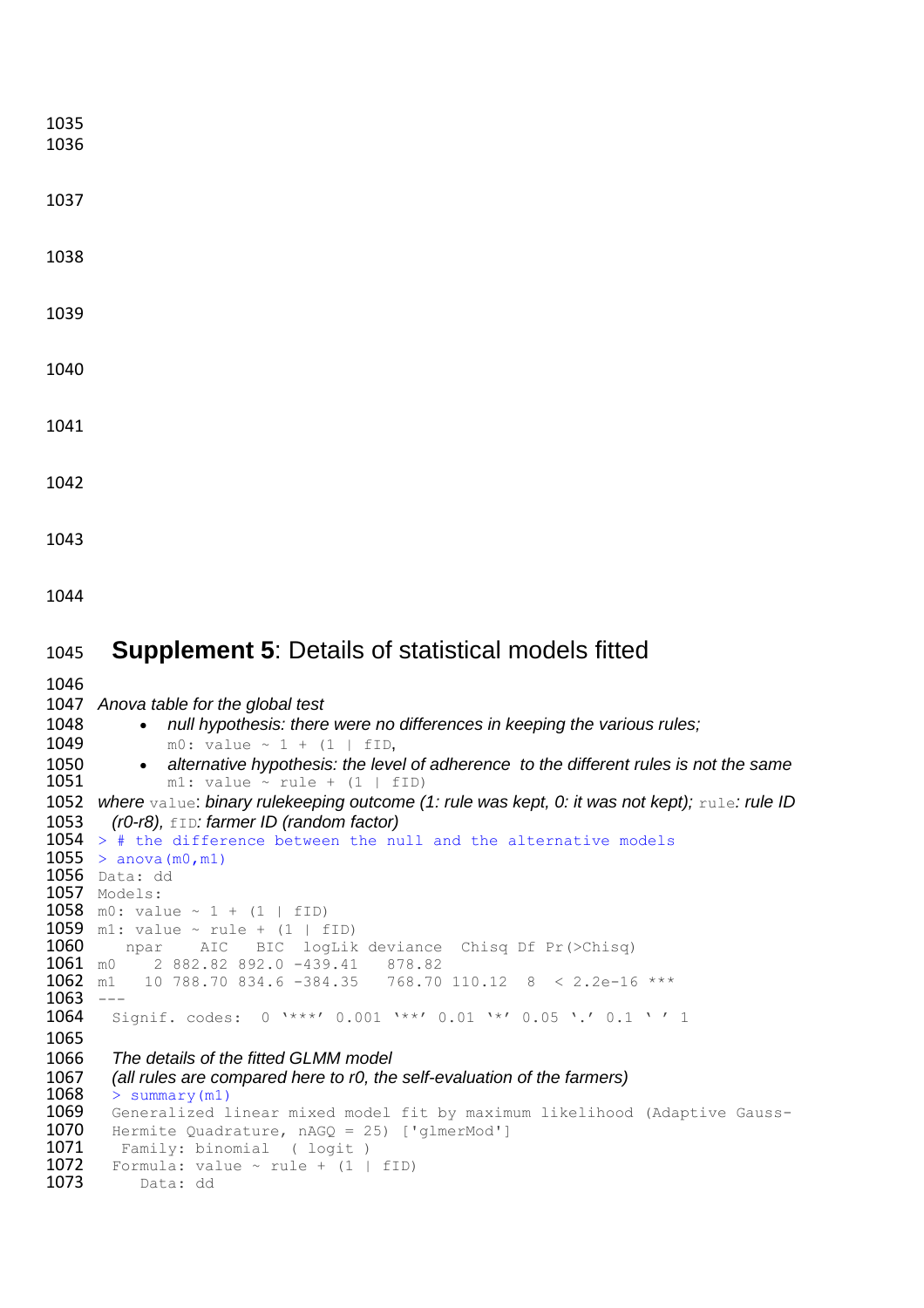1074<br>1075 **1075** AIC BIC logLik deviance df.resid<br>**1076** 788.7 834.6 -384.3 768.7 718 834.6 -384.3 768.7 1077<br>1078 1078 Scaled residuals:<br>1079 Min 10 1 1079 Min 10 Median 30 Max<br>1080 -4.9965 -0.5597 0.2366 0.5045 3.3576  $-4.9965 -0.5597$  0.2366 0.5045 3.3576 1081<br>1082 1082 Random effects:<br>1083 Groups Name 1083 Groups Name Variance Std.Dev.<br>1084 fID (Intercept) 3.024 1.739 **1084** fID (Intercept) 3.024 1.739<br>**1085** Number of obs: 728, groups: fID, Number of obs: 728, groups: fID, 87 1086<br>1087 1087 Fixed effects:<br>1088 Es 1088 Estimate Std. Error z value Pr(>|z|)<br>1089 (Intercept) -0.5596 0.3329 -1.681 0.09280 1089 (Intercept) -0.5596 0.3329 -1.681 0.09280.<br>1090 ruler1 0.9533 0.3885 2.454 0.01413 \* 1090 ruler1 0.9533<br>1091 ruler2 2.7920 **1091** ruler2 2.7920 0.4475 6.239 4.41e-10 \*\*\*<br>**1092** ruler3 2.7920 0.4475 6.239 4.41e-10 \*\*\* **1092** ruler3 2.7920 0.4475 6.239 4.41e-10 \*\*\*<br>**1093** ruler4 0.8808 0.3878 2.271 0.02315 \* 1093 ruler4 0.8808 0.3878 2.271 0.02315 \* 1094 ruler5 1.4690 0.3963 3.706 0.00021 \*\*\*<br>1095 ruler6 2.4900 0.4375 5.692 1.26e-08 \*\*\*<br>1096 ruler7 0.7534 0.3881 1.941 0.05222. **1095** ruler6 2.4900 0.4375 5.692 1.26e-08 \*\*\*<br>**1096** ruler7 0.7534 0.3881 1.941 0.05222. 1096 ruler7 0.7534 0.3881 1.941 0.05222 .  $0.4559 -0.657 0.51107$ 1098<br>1099 Signif. codes: 0 '\*\*\*' 0.001 '\*\*' 0.01 '\*' 0.05 '.' 0.1 ' ' 1 1100<br>1101 1101 Correlation of Fixed Effects:<br>1102 (Intr) ruler1 ruler2 r 1102 (Intr) ruler1 ruler2 ruler3 ruler4 ruler5 ruler6 ruler7<br>1103 ruler1 -0.583 **1103** ruler1 -0.583<br>**1104** ruler2 -0.520 1104 ruler2 -0.520 0.473<br>1105 ruler3 -0.520 0.473 1105 ruler3 -0.520 0.473 0.465<br>1106 ruler4 -0.584 0.518 0.471 1106 ruler4 -0.584 0.518 0.471 0.471<br>1107 ruler5 -0.576 0.517 0.483 0.483 1107 ruler5 -0.576 0.517 0.483 0.483 0.516<br>1108 ruler6 -0.529 0.478 0.462 0.462 0.477 1108 ruler6 -0.529 0.478 0.462 0.462 0.477 0.487<br>1109 ruler7 -0.582 0.515 0.464 0.464 0.514 0.511 1109 ruler7 -0.582 0.515 0.464 0.464 0.514 0.511 0.471<br>1110 ruler8 -0.490 0.416 0.352 0.352 0.417 0.404 0.360 1110 ruler8 -0.490 0.416 0.352 0.352 0.417 0.404 0.360 0.418 1111 1112 *Estimated marginal mean probabilities for each rule,* 1113 *Including confidence intervals (asymp.LCL: lower, asymp.HCL: higher)*  $1114 > m1$   $8>8$ 1115 + emmeans(~rule, weights="proportional") %>% 1116 + summary(type="response")<br>1117 rule prob SE df asym 1117 rule prob SE df asymp.LCL asymp.UCL<br>1118 r0 0.364 0.0770 Inf 0.229 0.523 1118 r0 0.364 0.0770 Inf 0.229 0.523<br>1119 r1 0.597 0.0801 Inf 0.436 0.740 1119 r1 0.597 0.0801 Inf 0.436 0.740<br>1120 r2 0.903 0.0346 Inf 0.811 0.953 1120 r2 0.903 0.0346 Inf<br>1121 r3 0.903 0.0346 Inf 1121 r3 0.903 0.0346 Inf 0.811 0.953<br>1122 r4 0.580 0.0810 Inf 0.418 0.726 1122 r4 0.580 0.0810 Inf 0.418 0.726<br>1123 r5 0.713 0.0697 Inf 0.560 0.829 1123 r5 0.713 0.0697 Inf 0.560 0.829<br>1124 r6 0.873 0.0426 Inf 0.764 0.936 1124 r6 0.873 0.0426 Inf 0.764 0.936<br>1125 r7 0.548 0.0825 Inf 0.387 0.700 1125 r7 0.548 0.0825 Inf 0.387 0.700<br>1126 r8 0.297 0.0862 Inf 0.159 0.487 0.297 0.0862 Inf 1127 1128 Confidence level used: 0.95 1129 Intervals are back-transformed from the logit scale 1130 1131 *Variance inflation factors of the predictors (values above 5 should indicate considerable*  collinearities)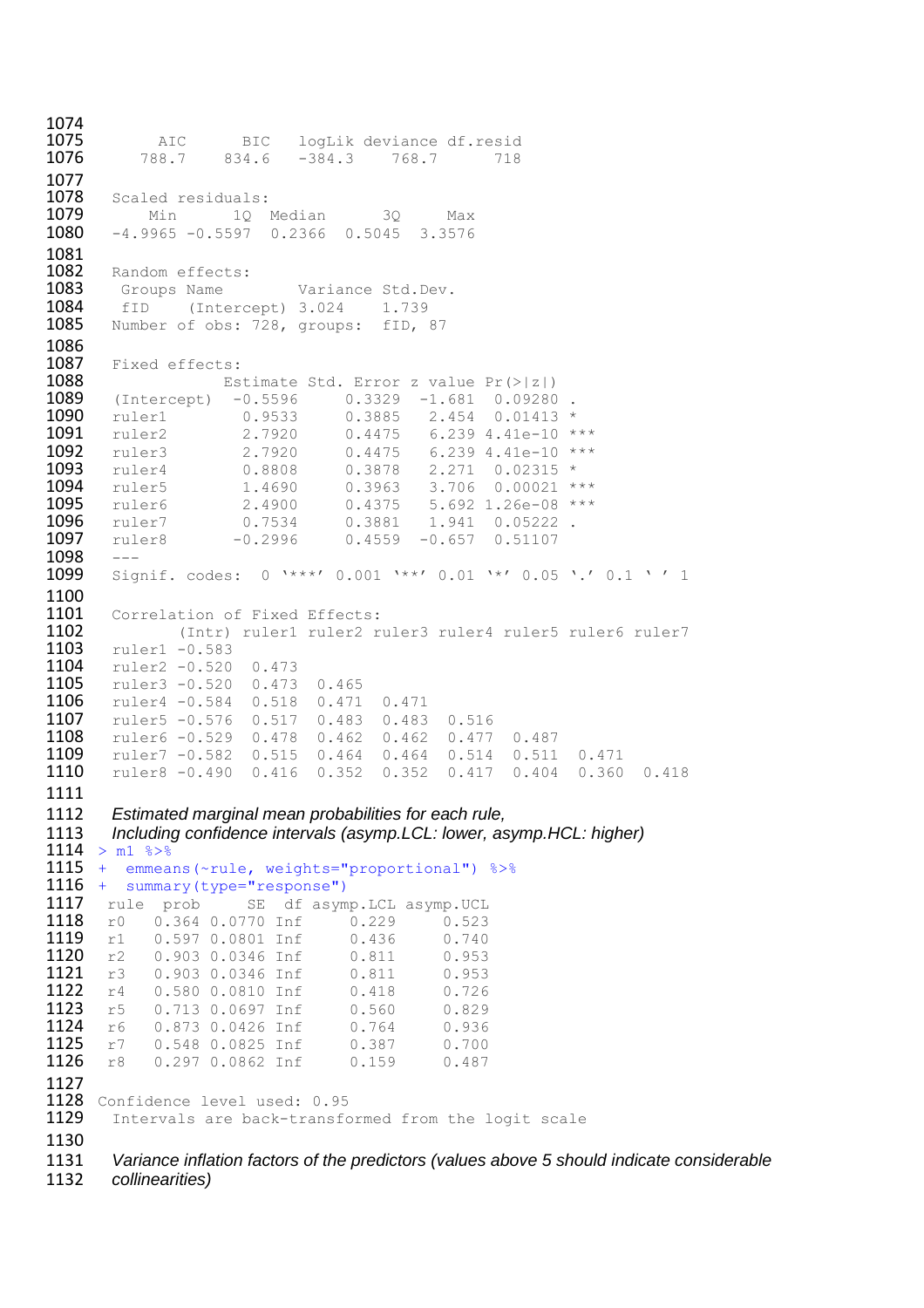#### **1133** p1 p2 p3 p4 p5 p6 1134 1.149927 1.506325 1.508447 1.297211 1.340437 1.185657

1135<br>1136

1136 *The details of the GLMM models used for assessing the degree of association between*  1137 *each response (r0-r8: adherence to the individual rules) and each predictor (p1-p6; see Fig 2*  in the main paper).

|                   | Model specifications |    |             | andom effect (region) |          | Fixed effect (predictor) |       |                              |
|-------------------|----------------------|----|-------------|-----------------------|----------|--------------------------|-------|------------------------------|
| kesponse redictor |                      | 'n | Variance    | Std.Dev.              |          | stimate itd.Error        |       | value $\{r(>\vert z\vert)\}$ |
| r1                | p1                   | 07 | 1.53E-01    | 3.92E-01              | $-0.181$ | $.12E-01$                | 1.615 | .10636                       |
| r1                | p <sub>2</sub>       | 04 | 5.48E-02    | 2.34E-01              | 1.398    | 5.16E-01 2.269           |       | .02325                       |
| r1                | p3                   | 33 | 1.05E-09    | 3.25E-05              | 0.684    | 8.89E-01 1.757           |       | .07892                       |
| r1                | p4                   | 98 | 1.70E-01    | 4.12E-01              | 0.434    | 8.17E-01 1.369           |       | .17093                       |
| r1                | p <sub>5</sub>       | 07 | 1.68E-01    | 4.10E-01              | $-0.158$ | 8.09E-01 0.510           |       | .61020                       |
| r1                | p <sub>6</sub>       | 06 | 1.01E-01    | 3.18E-01              | 0.476    | 8.01E-01 1.583           |       | .11346                       |
| r2                | p1                   | 42 | 3.04E-01    | 5.52E-01              | 0.006    | 1.19E-01 0.050           |       | .95992                       |
| r2                | p2                   | 39 | 1.24E-01    | 3.52E-01              | 2.072    | 5.19E-01 B.349           |       | .00081                       |
| r2                | p3                   | 56 | 2.83E-01    | 5.32E-01              | 1.142    | I.67E-01 2.444           |       | .01451                       |
| r2                | p4                   | 33 | 2.65E-01    | 5.15E-01              | 0.741    | 3.26E-01 2.274           |       | .02295                       |
| r2                | p <sub>5</sub>       | 42 | 2.10E-01    | 4.58E-01              | 0.857    | 3.12E-01 2.751           |       | .00595                       |
| r2                | p <sub>6</sub>       | 41 | 3.18E-01    | 5.64E-01              | $-0.105$ | 8.09E-01 0.338           |       | .73517                       |
| r3                | p1                   | 42 | 2.05E-01    | 4.53E-01              | $-0.035$ | 18E-01 0.299             |       | .76514                       |
| r3                | p <sub>2</sub>       | 39 | 6.19E-02    | 2.49E-01              | 1.779    | 5.02E-01 2.957           |       | .00311                       |
| r3                | p3                   | 56 | 2.07E-01    | 4.54E-01              | 1.078    | I.68E-01 2.303           |       | .02130                       |
| r3                | p4                   | 33 | 1.63E-01    | 4.03E-01              | 0.237    | 3.32E-01 0.715           |       | .47492                       |
| r3                | p <sub>5</sub>       | 42 | 1.41E-01    | 3.76E-01              | 0.641    | 3.13E-01                 | 2.052 | .04017                       |
| r3                | p <sub>6</sub>       | 41 | 2.12E-01    | 4.61E-01              | $-0.037$ | 8.08E-01 0.119           |       | .90519                       |
| r4                | p1                   | 07 | 5.48E-10    | 2.34E-05              | $-0.007$ | L.08E-01                 | 0.068 | .94599                       |
| r4                | p2                   | 04 | 1.06E-09    | 3.25E-05              | 1.145    | 06E-01 2.261             |       | .02376                       |
| r4                | p3                   | 33 | 9.14E-10    | 3.02E-05              | 0.154    | 8.82E-01 0.404           |       | .68635                       |
| r4                | p4                   | 98 | 7.09E-10    | 2.66E-05              | 0.260    | 8.08E-01 0.842           |       | .39986                       |
| r4                | p <sub>5</sub>       | 07 | 5.18E-10    | 2.28E-05              | 0.278    | .92E-01 0.950            |       | .34227                       |
| r4                | p6                   | 06 | 8.89E-10    | 2.98E-05              | $-0.219$ | 1.85E-01                 | 0.769 | .44162                       |
| r5                | p1                   | 07 | 5.09E-10    | 2.26E-05              | 0.060    | .10E-01 0.544            |       | .58620                       |
| r5                | p <sub>2</sub>       | 04 | 1.37E-09    | 3.71E-05              | 1.361    | 5.35E-01 2.543           |       | .01100                       |
| r5                | p3                   | 33 | 5.60E-10    | 2.37E-05              | 0.547    | I.13E-01 1.322           |       | .18601                       |
| r5                | p4                   |    | 98 5.57E-10 | 2.36E-05              | 0.547    | 8.09E-01 1.770           |       | .07675                       |
| r5                | p <sub>5</sub>       | 07 | 7.31E-10    | 2.70E-05              | 0.342    | !93E-01 1.165            |       | .24392                       |
| r5                | p6                   |    | 06 5.38E-10 | 2.32E-05              | 0.408    | .88E-01 1.420            |       | .15568                       |
| r6                | p1                   | 13 | 3.03E-01    | 5.50E-01              | $-0.106$ | 0.514                    |       | .60749                       |
| r6                | p <sub>2</sub>       | 13 | 3.33E-01    | 5.77E-01              | 0.006    | 0.01E-01 0.007           |       | .99446                       |
| r6                | p3                   | 71 | 1.16E+00    | 1.08E+00              | 0.403    | 5.54E-01 0.616           |       | .53821                       |
| r6                | p4                   | 13 | 3.28E-01    | 5.73E-01              | 0.642    | 5.70E-01 0.958           |       | .33793                       |
| r6                | p <sub>5</sub>       | 13 | 3.21E-01    | 5.66E-01              | 18.357   | .13E+04 0.002            |       | 1.99871                      |
| r6                | p6                   | 13 | 2.76E-01    | 5.26E-01              | 0.833    | 5.13E-01 1.623           |       | .10456                       |